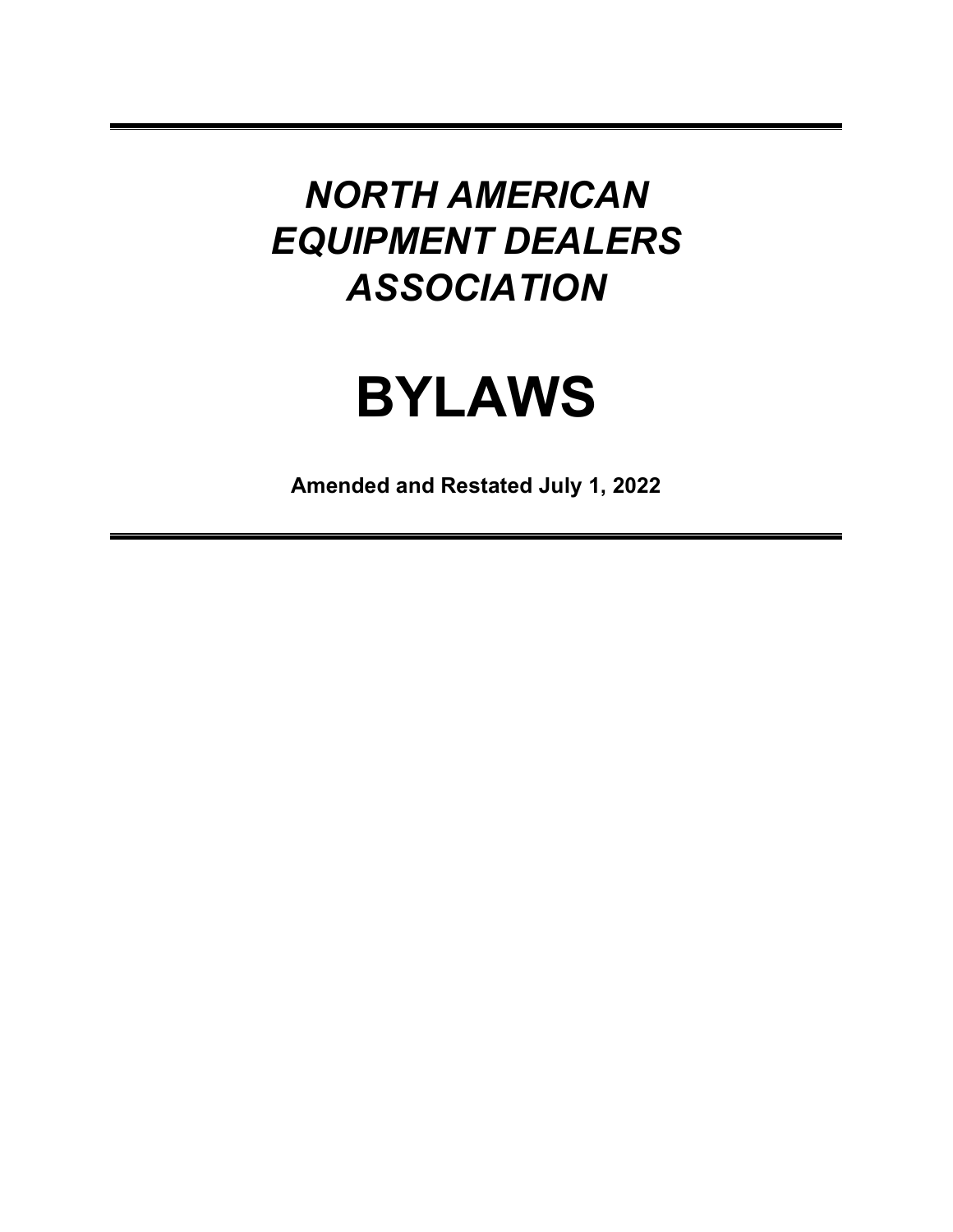#### **TABLE OF CONTENTS**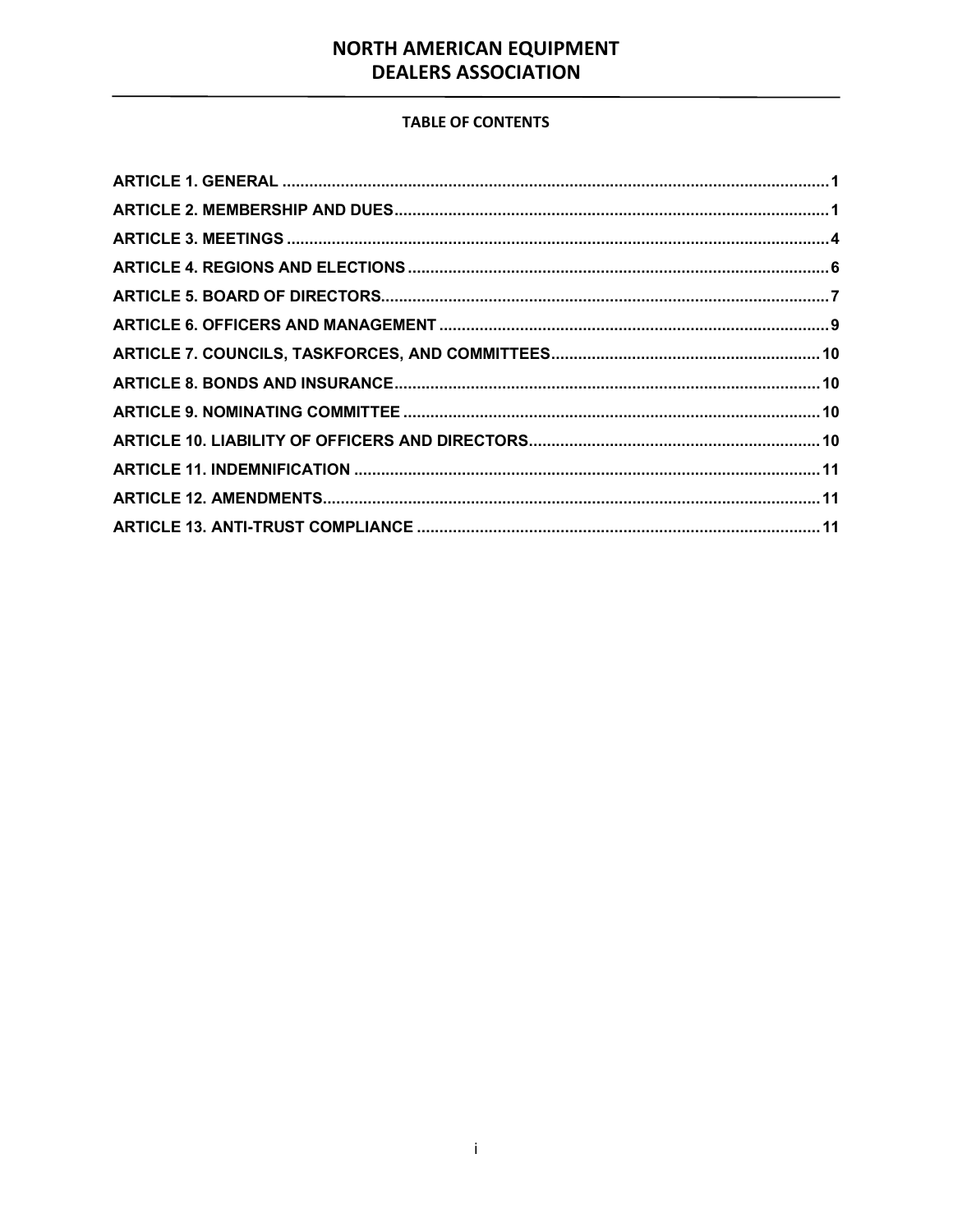#### **ARTICLE 1. GENERAL**

#### <span id="page-2-0"></span>**Section 1. Name**

The name of the Association shall be the North American Equipment Dealers Association (the "Association").

#### **Section 2. Location**

The Association may locate its office and headquarters or have such other offices, within or without the State of Missouri, as may be designated by the Board of Directors from time to time.

#### **Section 3. Vision**

"To build the best business environment for equipment dealers."

#### **Section 4. Mission**

"To provide essential value to our members by enhancing the dealer-manufacturer relationship and advocating for a positive legislative and regulatory environment."

#### **Section 5. Purpose**

The Association is established and maintained to promote the general welfare of retail farm, industrial, construction, forestry, outdoor power, lawn and garden, and turf equipment dealers; to aid in the commercial and professional advancement of its Members; to collect, compile, and disseminate information and data of value or interest to its Members; to aid and protect its Members collectively in any and all of their proper business relations; to foster cooperation and fair practices between manufacturers, distributors, retail dealers, and customers; to encourage and support equitable practices and high business standards within the industry; to cooperate with other trade groups and organizations in matters of mutual interest and concern; to encourage and promote legislative activities; and to do all things properly within the scope of an association of retail equipment dealers. To enable the Association to carry out such purposes, it has the power to do any and all lawful acts necessary or convenient to conduct, promote, or attain the purposes herein set out. In addition to the foregoing, the Association has the power to engage in any lawful activity that is permitted for a corporation under the Missouri Nonprofit Corporation Act, Chapter 355 RSMo or any successor law applicable to the Association's activities as a not for profit corporation.

#### **Section 6. Fiscal Year**

The fiscal year of the Association shall be July 1 through June 30 or as may be designated by the Board of Directors.

#### **ARTICLE 2. MEMBERSHIP AND DUES**

#### <span id="page-2-1"></span>**Section 1. Membership Classifications and Qualifications**

Any person, firm, corporation, or other entity may apply for membership within one of the membership classifications as prescribed in these bylaws if the qualifications for membership in that membership classification are satisfied. The Board of Directors may provide for the waiver of qualifications for membership, except no waivers may be granted in connection with determining eligibility as a Dealer Member.

1.1 **Dealer Member.** This membership category is available to any business extensively engaged in the retail sale and service of agricultural, construction, industrial, forestry, outdoor power, lawn and garden, and/or turf equipment. In addition, the applicant shall (a) maintain an inventory of equipment and repair parts adequate to serve the needs of its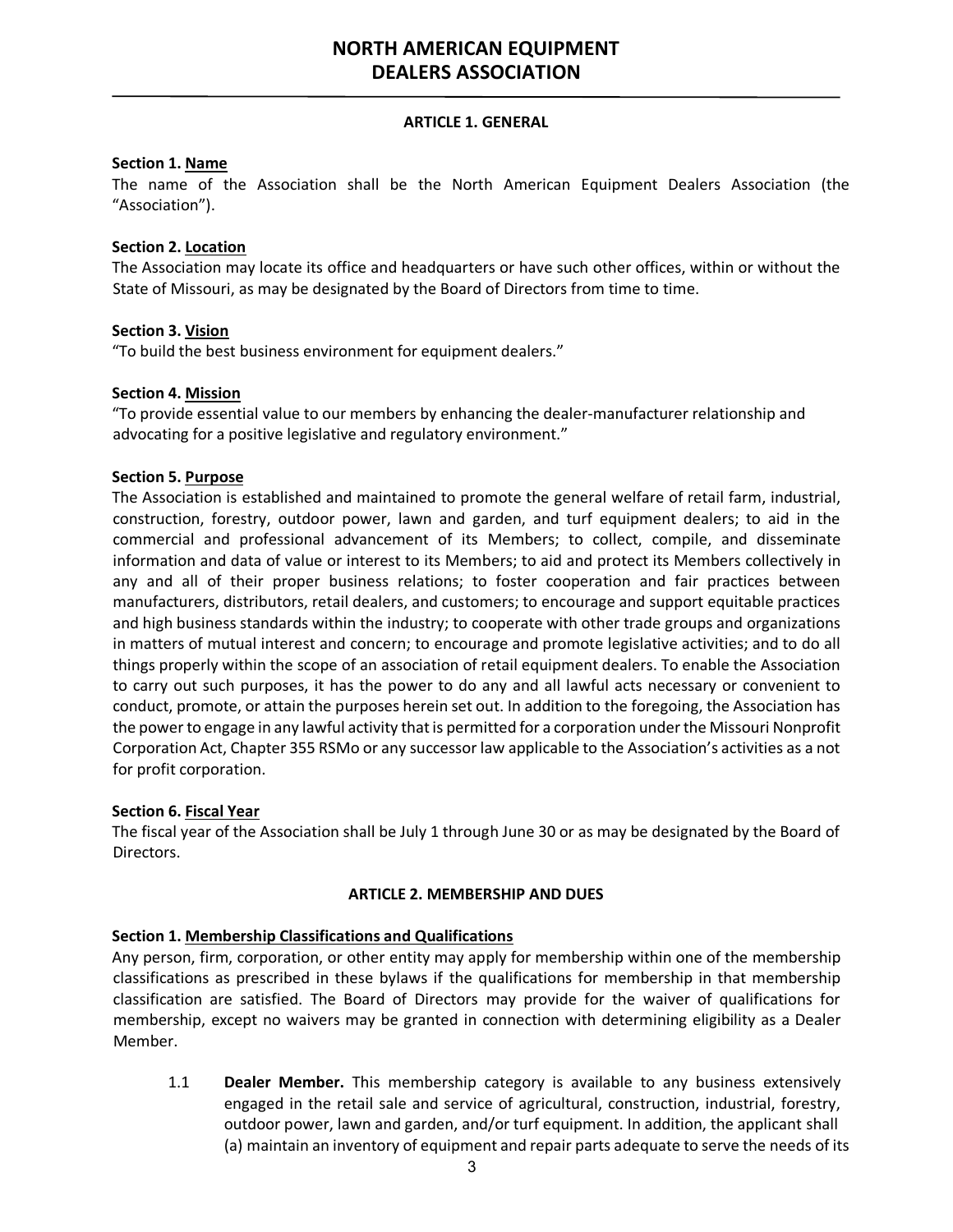customers with respect to the type(s) of equipment represented; (b) maintain a service department that repairs and services the type(s) of equipment sold and (c) have paid all dues required by Section 2 of Article 2.

Dealer Members have the right to vote in Association matters as prescribed in these bylaws.

1.2 **Affiliate Member.** This membership category is available to any association or organization that represents a substantial percentage of all retail equipment dealers in a particular state, region, province, or other geographic territory and whose primary purpose is to represent the interests of such dealers.

Affiliate Members do not have the right to vote in Association matters as prescribed in these bylaws.

1.3 **Associate Member.** This membership category is available to any person, firm, or corporation that provides specialized services to retail equipment dealers, including accounting, consulting, human resources, information technology, insurance, financing, legal, used equipment sales, and others.

Associate Members do not have the right to vote in Association matters as prescribed in these bylaws.

#### 1.4 **Manufacturer Member.**

- 1.4.1 **Full-Line Manufacturer.** This membership category is available to any firm or corporation that produces, distributes, and markets a full complement of farm and ranch equipment, including combines, harvesting machines, tractors (row crop, utility, and compact), and implements (tillage, hay, planting, etc.).
- 1.4.2 **Tractor Manufacturer.** This membership category is available to any firm or corporation that produces, distributes, and markets tractors of varying horsepower used primarily in farm and ranch, construction, landscaping, municipal, and land-owner operations.
- 1.4.3 **Short-Line Manufacturer.** This membership category is available to any firm or corporation that produces, distributes, and marketsimplements(planters, tillage, sprayers, etc.) and small horsepower tractors not affiliated with a Full-Line Manufacturer or Tractor Manufacturer.
- 1.4.4 **Outdoor Power Equipment Manufacturer.** This membership category is available to any firm or corporation that produces, distributes, and markets chainsaws, mowers, trimmers, edgers, blowers, sprayers, pruners, and similar items not affiliated with a Full-Line Manufacturer, Tractor Manufacturer, or Short-Line Manufacturer.

Manufacturer Members do not have the right to vote in Association matters as prescribed in these bylaws.

1.5 **Supporting Industry Member.** This membership category is available to any person, firm, or corporation that provides specialized goods to retail equipment dealers, including tires, engines, batteries, belts, hoses, monitoring equipment, GPS equipment and services, safety equipment, and other general merchandise for retail sale. Supporting Industry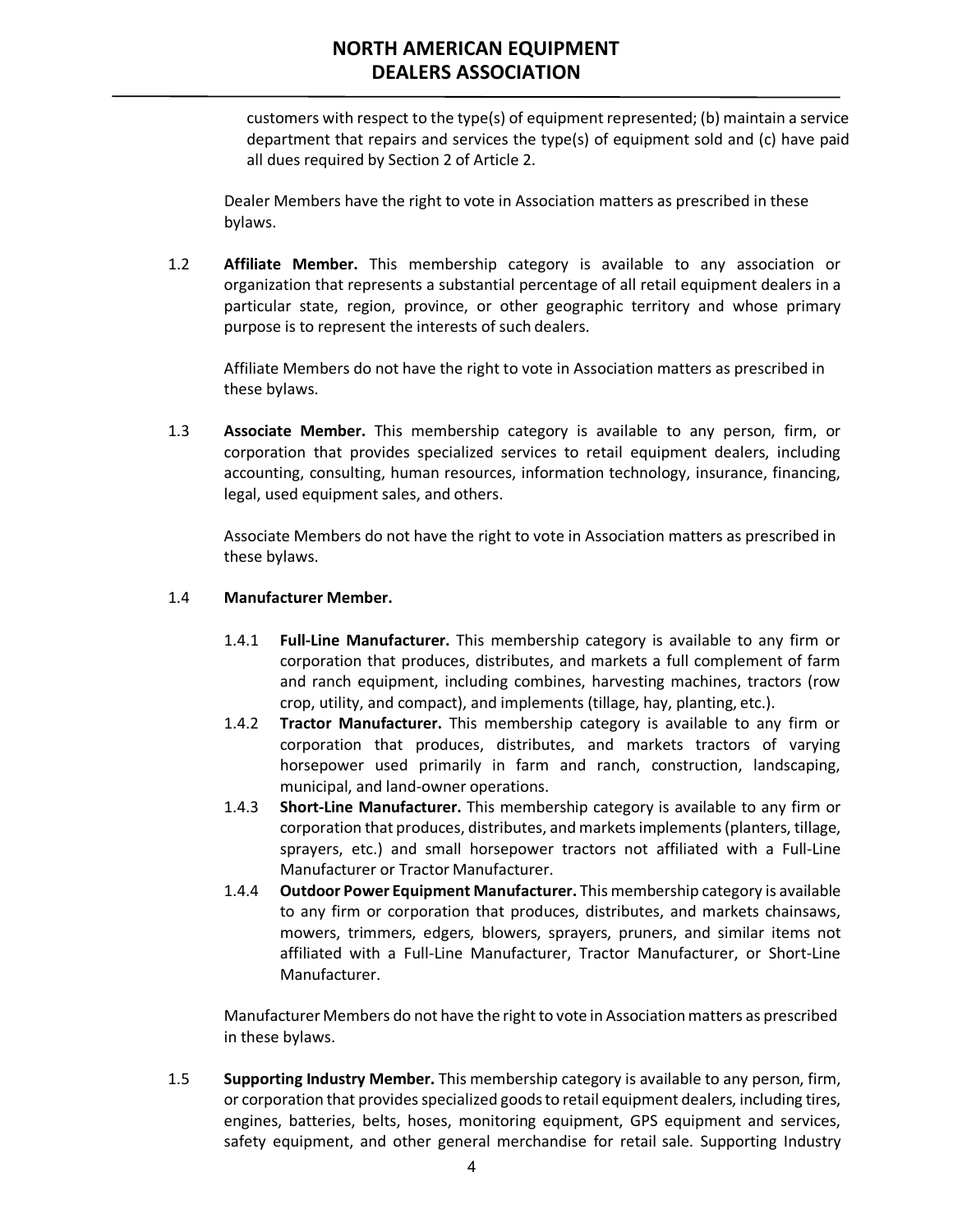Members do not have the right to vote in Association matters as prescribed in these bylaws.

1.6 **Sustaining Organization Member.** This membership category is available to any nonprofit association, non-governmental agency, university, or other entity that supports the mission and goals of the Association.

Sustaining Organization Members do not have the right to vote in Association matters as prescribed in these bylaws.

1.7 **Student Member.** This membership category is available to any person who is a member of an Association-recognized student organization at the school where enrolled. In order to be recognized by the Association, the student organization must be supervised by a non-profit association, non-governmental agency, university, or other entity with which the Association has a current reciprocal membership agreement.

Student Members do not have the right to vote in Association matters as prescribed in these bylaws.

1.8 **Honorary Member.** Honorary Memberstatus may be conferred upon a person(s) deemed by the Board of Directors to have shown exceptional dedication, enthusiasm, commitment, and support of the Association over a period of time. Honorary membership is conferred through the Association's "Lifetime Achievement" award.

Honorary Members do not have the right to vote in Association matters as prescribed in these bylaws and do not have any rights as members under the Missouri not for profit corporation law or any other applicable law.

1.9 **Membership Categories**. The Board of Directors may, from time to time, change, terminate or establish new criteria and/or subcategories of the membership categories set forth in Sections 1.2 - 1.8 of this Article 2. Any person, firm, or corporation's status as a member within the membership categories set forth in Sections  $1.2 - 1.8$  of this Article 2 may be terminated or suspended by the Board of Directors for any reason or no reason, subject to the procedural requirements set forth in Section 2 of this Article 2.

#### **Section 2. Annual Dues; Termination of Membership**

Members must pay dues which shall be remitted to the Association (the "Dues"). The amount of the Dues, the payment schedule for Dues, and the uses therefore shall be determined from time to time by the Board of Directors and, in each case, may be varied based on different categories (or subcategories) of members. Upon payment of the Dues, a membershall be entitled to membership and to all the rights and privileges of a member until the end of the year for which such Dues are paid, and no longer; but membership may be renewed for each successive year by the prepayment of the Dues for any such year, so long as such member meets the requirements of the applicable membership category (or subcategory) unless the Board of Directors determines, for cause, that the party should be expelled or that such party's membership should be terminated or suspended. "Cause" includes, but is not limited to, failure to meet one or more of the criteria for membership in a category set forth in these Bylaws, or subsequently established by the Board of Directors, or behavior by a party which is injurious to the reputation and welfare of the retail equipment industry as a whole, but in no event shall "cause" be construed to allow for expulsion in violation of state or federal antitrust laws, anti-discrimination laws, or any other applicable state or federal laws. Before the Board of Directors may terminate, expel or suspend any member, the Board of Directors shall give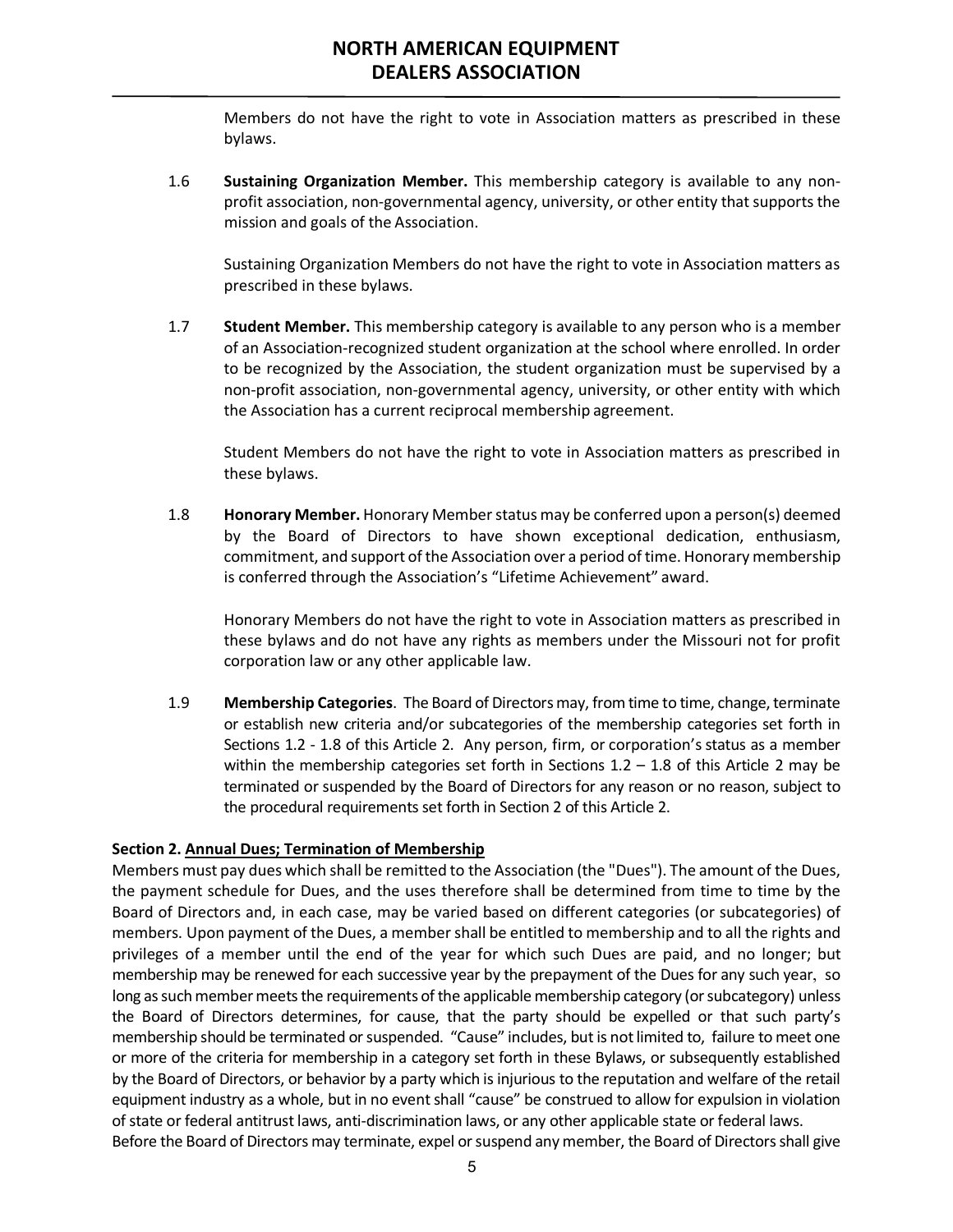the affected member (a) at least fifteen (15) days prior written notice of the termination, expulsion or suspension and the reasons therefore and (b) the opportunity to present their views to the Board of Directors, either orally or in writing as determined by the Board of Directors, at least five (5) days before the effective date of the termination, expulsion or suspension. Notwithstanding the foregoing, the Board of Directors may also terminate, expel or suspend a member by any other procedure that is fair and reasonable after taking into consideration all of the relevant facts and circumstances. The decision of the Board of Directors shall be final.

Notwithstanding the foregoing, every member of the Canadian corporation known as the North American Equipment Dealers Association ("NAEDA Canada") with the right to vote shall be a Dealer Member of this Association without paying separate Dues to the Association and every Dealer Member of the Association shall be a voting member of NAEDA Canada without paying separate dues to NAEDA Canada.

#### **Section 3. Special Assessments**

Special assessments may be levied by the Board of Directors on members as deemed necessary to meet unusual and extraordinary expenses. The Board of Directors shall determine the appropriate assessment methodology.

#### **Section 4. Records**

Membership records may be kept by the Association that further classify members based on the type of equipment and/or services sold, sales mix, number of stores/employees, interest areas, or any other classification as determined by the Board of Directors. In addition, the Association shall keep at its principal office original or duplicate official records in which shall be recorded the names and addresses of the members; the date a member was admitted; the date a member was dropped; the names and addresses of the Association's Directors and officers; minutes of all Board meetings, committee meetings, and membership meetings; a record of all Board or membership action taken without a meeting; appropriate accounting and financial records of the Association (including statements of income and expense); copies of the Association Articles of Incorporation, bylaws, and all amendments to each document currently in effect; the most recent annual report delivered to the Secretary of State; and any other records or information as from time to time may be required by law or deemed appropriate by the Board of Directors.

#### **Section 5. Inspection of Records**

A Dealer Member may inspect the records of the Association pursuant to any statutory or other legal right, and shall be permitted to inspect such records only during the usual and customary hours of business in such manner as will not unduly interfere with the regular conduct of the business of the Association.

#### **Section 6. Resignation**

Any member resigning from or not renewing their membership may do so by giving written notice to the Board of Directors or by failing to pay Dues on or before the due date for payment. Any member going out of the business which entitled the member to membership, or who is adjudicated a bankrupt, or for whom a receiver has been appointed, shall be deemed to have withdrawn from membership. Any member that has resigned or otherwise withdrawn shall not thereby be released of any obligation to the Association that may have occurred prior to the date of resignation or withdrawal, and shall not be entitled to a refund for any unused portion of Dues. Any and all right, title and interest, both legal and equitable, of a member in and to the property of the Association, shall cease and terminate upon the member's resignation, withdrawal or ceasing to be a member for any reason.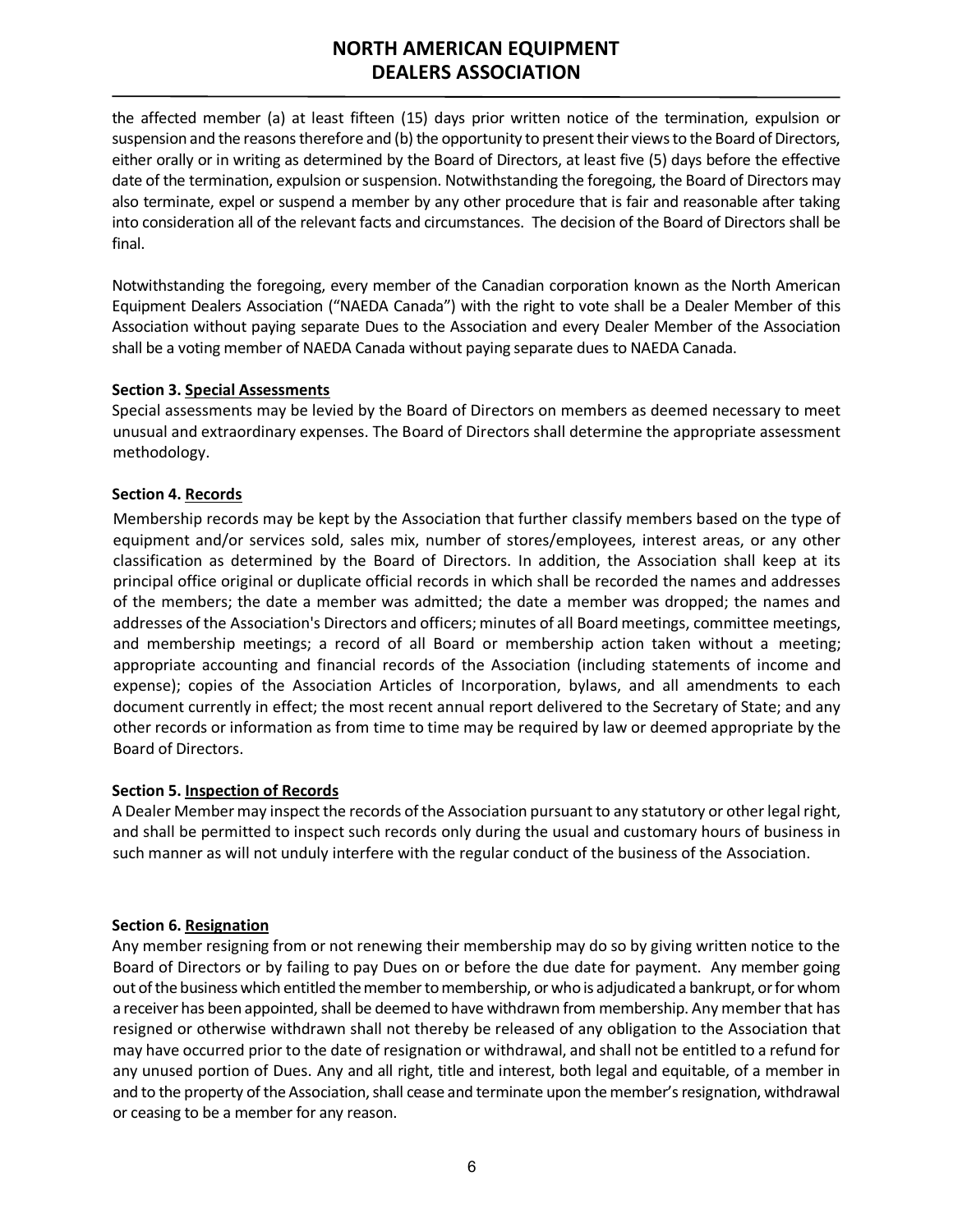#### **ARTICLE 3. MEMBER MEETINGS**

#### <span id="page-6-0"></span>**Section 1. Annual and Special Membership Meetings**

The Board of Directors shall fix the time and place of the annual meeting of Dealer Members of the Association. Special meetings of the Dealer Members may be called by the Board of Directors at such place and at such time as the Board determines. Dealer Members may participate in a meeting by means of conference telephone, video conferencing, webinar or similar communications equipment, as determined by the Board, whereby all persons participating in the meeting can interact in verbal or written form with each other, and participation in a meeting in such manner shall constitute presence in person at such meeting. Special membership meetings may also be called by the members if members holding at least five percent (5%) of the voting power sign, date, and deliver to any corporate officer one or more written demands for the meeting describing the purpose or purposes for which it is to be held. The close of business on the thirtieth day before delivery of the demand or demands for a special meeting to any corporate officer is the record date for the purpose of determining whether the five-percent requirement has been met. If notice for a special meeting is not given by the Association within thirty days after the date the written demand or demands are delivered to a corporate officer, a person signing the demand or demands may set the time and place of the meeting and give notice pursuant to the notice requirements set forth herein. Only Dealer Members will have a right to participate in membership meetings; provided, that, the Board of Directors may invite one or more members that are not Dealer Members to participate as determined in the sole discretion of the Board of Directors.

#### **Section 2. Notice of a Meeting**

Written or printed notice of each membership meeting, whether annual or special, stating the place, date, and time of the meeting, and in case of a special meeting, the purpose or purposes thereof, shall be delivered to each Dealer Member, either personally, by certified or first class mail, by electronic mail, or any other form of communication permitted by applicable law, not fewer than ten (10) days or more than sixty (60) days prior to the meeting unless, as to a particular matter, other or further notice is required by law, in which case such other or further notice shall be given. If notice is delivered via certified or first class mail, such notice shall be deemed to be given when mailed. If notice is delivered via electronic mail, such notice shall be sent to the member's electronic mail address stated in the records of the Association. Notice sent by electronic mail shall be deemed to be given on the date such notice is sent unless the sender is notified that such notice is undeliverable within six (6) hours of the time it is sent.

A member may waive any notice required by these bylaws, the Articles of Incorporation, or any law, before or afterthe date and time stated in the notice. The waiver must be in writing, signed by the party entitled to notice, and delivered to the Association for inclusion in the minutes or filing with the Association's records. Attendance at any meeting waives any objection to lack of notice or defective notice of the meeting or to consideration of a particular matter at the meeting that is not within the purpose or purposes described in the meeting notice unless the member at the beginning of the meeting objects to holding the meeting or transacting business at the meeting or objects to considering the particular matter when it is presented.

#### **Section 3. Quorum**

At all meetings of the Association, unless otherwise provided in these bylaws, the Articles of Incorporation, or any law, the presence of five percent (5%) of the Dealer Members shall be necessary and sufficient to constitute a quorum for the transaction of business, and the act or acts of the majority of the Dealer Members present at any such meeting at which there is a quorum shall be the act or acts of the Association as permitted by law; provided, however unless at least one-third of the voting power is present in person or by proxy, the only matters that may be voted upon at an annual or regular meeting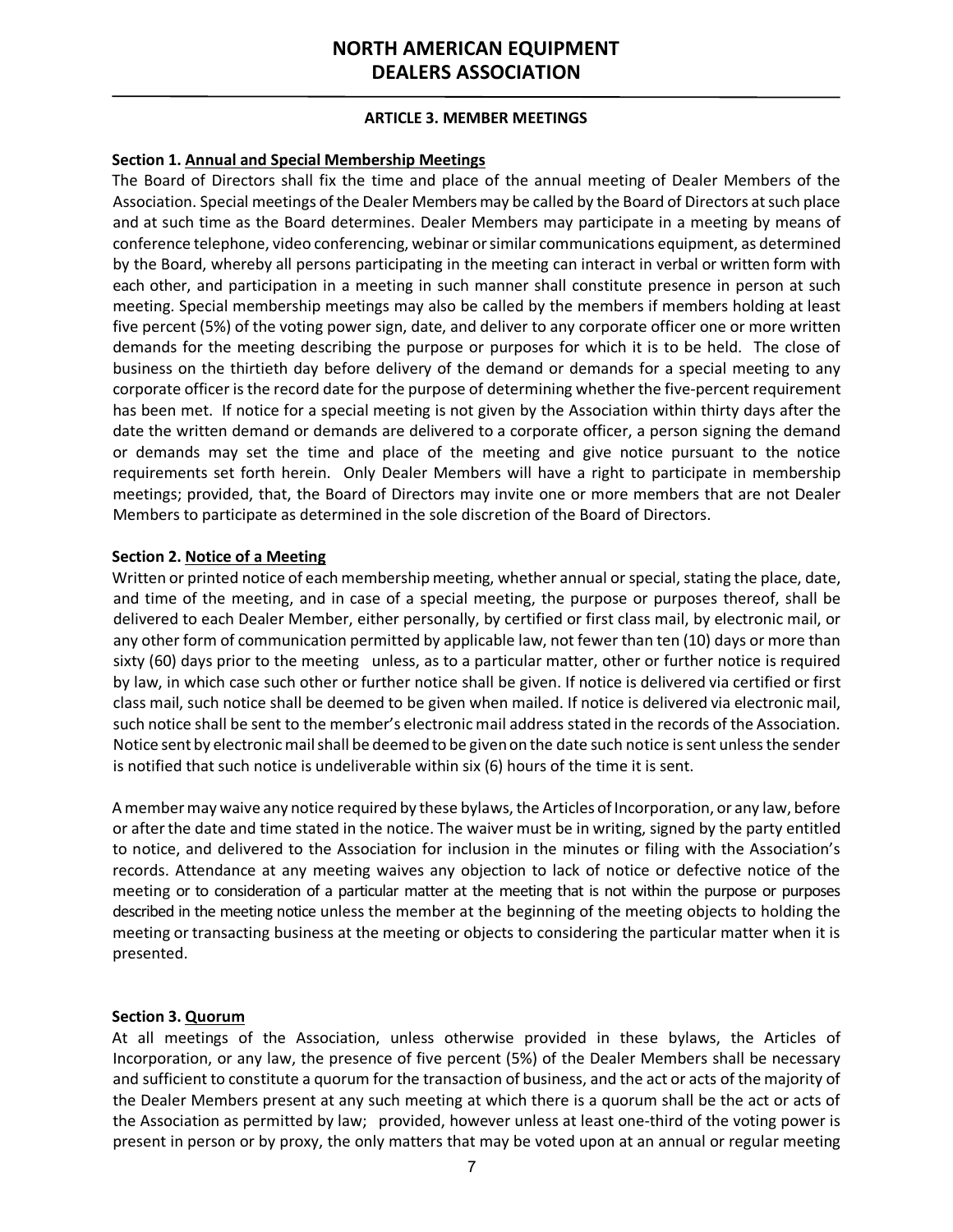of Dealer Members are those matters that are described in the meeting notice.

#### **Section 4. Voting**

Each Dealer Membershall have one vote perretailsales and/orservice location thatis counted for purposes of calculatingDues; provided, however, that each Dealer Member within the states and provinces set forth on **Exhibit A**, which represent those certain regional associations that initially merged with and into the Association pursuant to that certain Plan and Agreement of Merger, dated July 1, 2022, by and among the Association, WEDA Trade Association, United Equipment Dealers Association, Inc., and Midwest-SouthEastern Equipment Dealers Association, Inc., shall be entitled to two votes per retail sales and/or service location within such states and provinces set forth on **Exhibit A** that is counted for purposes of calculating Dues. Notwithstanding any of the foregoing, to the extent a regional equipment association representing states and/or provinces not initially set forth on **Exhibit A** merges with and into the Association, the Board of Directors may update **Exhibit A** to include such represented states and/or provinces and each Dealer Member within the newly added states and provinces shall be entitled to two votes per retail sales and/or service location within such states and provinces set forth on **Exhibit A** that is counted for purposes of calculating Dues.

#### **Section 5. Proxy**

A Dealer Member may vote either in person or by proxy executed in writing signed by the Dealer Member or his/her duly authorized attorney in fact. No proxy shall be valid after eleven (11) months from the date of execution unless otherwise provided in the proxy, but in no case shall any proxy be valid for more than three (3) years from the date of execution.

#### **Section 6. Record Date**

The record date for determining the members entitled to notice of any meeting shall be the close of business on the business day preceding the day on which notice is given, orif notice is waived, atthe close of business on the business day preceding the day on which the meeting is held. The record date for determining the members entitled to vote at a meeting shall be the date of the meeting. A determination of the members entitled to notice of or to vote at a membership meeting is effective for any adjournment of the meeting unless the adjournment is to a date more than seventy (70) days after the original record date, in which case the board must fix a new record date for determining the members entitled to notice of and to vote at the adjourned meeting. The record date for determining the members entitled to take action by written consent shall be the date the first member signs the consent.

#### **Section 7. Action by Written or Electronic Ballot**

Any action which may be taken at any annual or special meeting of members may be taken without a meeting if the Association delivers a written or electronic ballot to every member entitled to vote on the matter. The number of votes required to approve such action shall be the same requirement set forth in Article 3, Section 3 of these bylaws unless the Articles of Incorporation, these bylaws, or any law require a different number. Each ballot shall contain the following: a statement of each proposed action; an opportunity to vote for or against each proposed action; the number of responses needed to meet the quorum requirements, if any; the percentage of approvals necessary to approve each matter; and the time by which a ballot must be received by the Association in order to be counted. A Dealer Member must be given a reasonable time to return the ballot.

#### **Section 8. Action by Written Consent**

Any action required to be taken or which may be taken at any annual or special meeting of members may be taken without a meeting if a consent in writing, setting forth the action so taken, is signed by members holding at least eighty percent (80%) of the voting power. The Board secretary shall file such consents with the minutes of the membership meetings. A consent signed under this section has the effect of a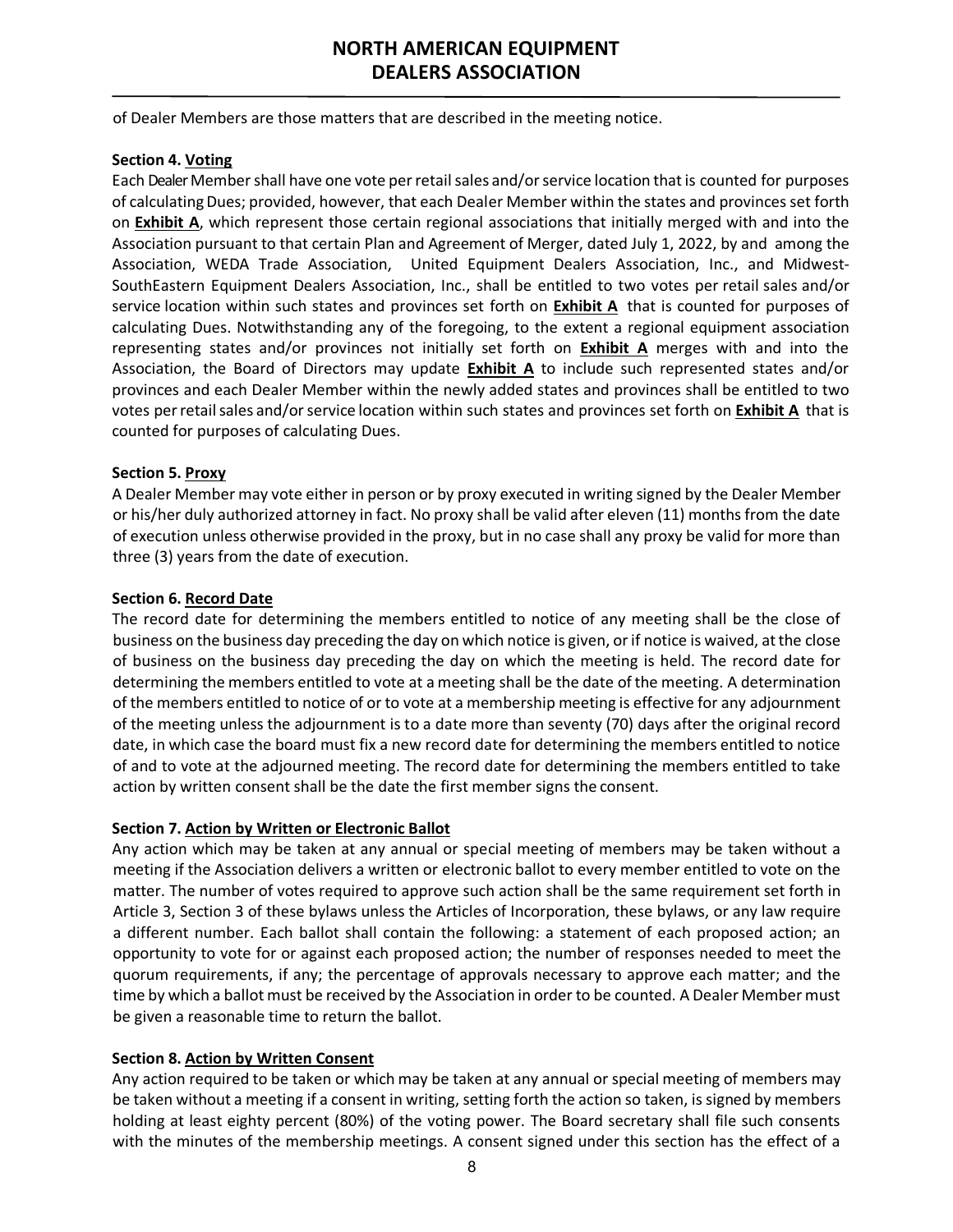<span id="page-8-0"></span>meeting vote and may be described as such in any document filed with the Secretary of State.

#### **ARTICLE 4. REGIONS**

#### **Section 1. Regions**

The Board of Directors shall establish Regions for the purpose of electing Directors. The boundaries for the Regions may be reviewed by the Board from time to time and changes to the boundaries may be made by the Board following such review.

#### **Section 2. Number of Regions**

The geographic territory in which the Association operates will be divided into Regions. There is no limit on the authority of the Board to (a) change the geographic territory served by the Association or the boundaries of any Region or(b) increase or decrease the number of Regions; provided, that, there may not be less than five (5) Regions and in connection with any decision to decrease the number of Regions, the Board must identify the specific Region(s) that is/are being eliminated as a result of the decrease. The Board shall review the Regions, including, without limitation, the geographic territory served, the boundaries of any Region, and existing and potential members, at least once every five (5) years. The initial Regions are set forth on **Exhibit B**. Notwithstanding the foregoing, the Board of Directors shall not change or eliminate the initial Regions as set forth on **Exhibit B** for a period of two (2) years following the effective date of these amended and restated bylaws.

#### **Section 3. Changes in Regions**

If the boundaries of a Region are changed, the current Director representing such Region will continue to serve the remainder of his or her term. If the number of Regions is increased, the number of Directors will correspondingly increase and a Director will be elected to represent such Region in connection with the next regularly scheduled election of Directors. If the number of Regions is decreased, the number of Directors will correspondingly decrease; provided, that any Director serving a Region that will be eliminated as a result of a decrease in Regions will continue to serve the remainder of his or herterm.

#### **Section 4. Members with Locations in Multiple Regions**

Dealer Members with locations in more than one Region shall have their votes proportionally allocated between each Region in which they operate on the basis of stores/locations per Region unless the Articles of Incorporation, these bylaws, or any law require a different allocation.

#### **ARTICLE 5. BOARD OF DIRECTORS**

#### <span id="page-8-1"></span>**Section 1. Board Duties and Authority**

The Board of Directors shall be policy-based and defined as a deliberating body which has fiduciary, legal, and strategic responsibilities and focuses on continuousstrategic planning, determines desired outcomes, develops and approves policy imperatives to guide operations, and ensures the Association uses these policies to work toward meeting its vision and fulfilling its mission in accordance with the Articles of Incorporation and these bylaws. In addition, the Board may exercise all powers of the Association and do all such lawful acts and things as are not prohibited by statute, Articles of Incorporation, or these bylaws.

#### **Section 2. Size, Composition, and Qualifications**

Subject to the provisions of Article 4 relating to changes in boundaries or the number of Regions, the Board of Directors shall be composed of one (1) board member from each Region (each a "Region Director"); provided that Regions encompassing states and provinces represented by certain regional associations that merge with and into the Association may be allowed more than one (1) board member in accordance with the exceptions and/or criteria detailed on **Exhibit A,** which may be modified by vote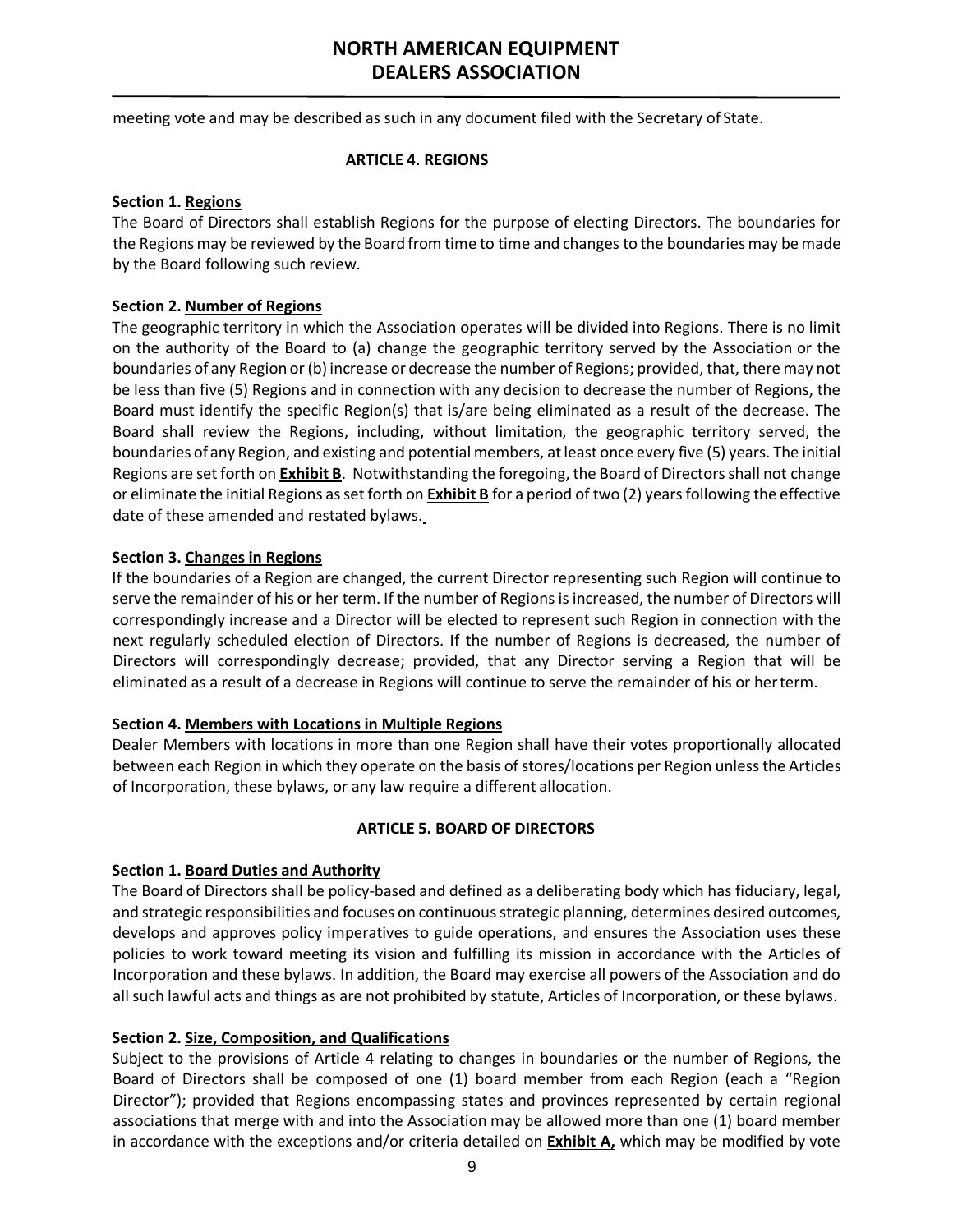of a majority of all members of the Board of Directors from time to time. Notwithstanding the foregoing, the Board of Directors shall at all times have at least five (5) members. All Board members must be natural persons and must be an individual actively involved in the operation of a Dealer Member in good standing with at least one dealership location in a Region and who is either an owner (whether direct or indirectly through one or more entities or trusts) of the Dealer Member or a member of the executive management of the member (an "Owner/Operator"). No more than one Owner/Operator for a Member's ownership group may serve on the Board at the same time unless this restriction is waived by the Board of Directors.

#### **Section 3. Term and Commencement of Term**

Except as provided in this Article, each member of the Board of Directors will serve a three (3) year term following their election as a Director; provided that a Director shall continue to serve until the Director's successor is duly elected. Except as provided in this Section, no person shall be elected as a Director for more than two (2) consecutive three-year terms. Except for the foregoing limitation, a Director may serve an unlimited amount of terms on the Board. A person who serves as a Director for any part of a term to which some other person was elected as a Director shall be deemed to have served the entire three-year term for purposes of the term limitations described in the preceding sentence. Furthermore, a Director may exceed the term limits contained in this Section aslong assuch person isserving as an elected officer. The Directors shall serve staggered terms with approximately one-third (1/3) of the terms expiring each year. If the number of Directors is increased, the terms for newly-created Director positions will be staggered as determined by the Board so that a roughly proportional number of Directors will be up for election each year. **Special Rules for Initial Terms.** The following rules will apply to the persons serving on the initial Board of Directors pursuant to Article 5, Section 5: (a) prior years of service on the board of directors of any predecessor association prior to the effective date of these amended and restated bylaws will not count for purposes of term limits; and (b) if the initial term of a Director is less than three years, the term of such Director will be deemed to be three years for purposes of the limits on terms of Directors..

#### **Section 4. Nominations; Voting Procedure**

Prior to an election for one or more Directors with expiring terms, the Nominating Committee will send a notice to all Dealer Members in the applicable Region requesting nominations for such election. The names of all qualified nominations from a Region shall be placed on the ballot for election as a Director from such Region. There may be no more than one Owner/Operator per a Member's ownership group on the ballot for all Director positions up for election in a year unless this restriction is waived by the Board ofDirectors. At each annual meeting of the Dealer Members or by ballot voting without a meeting, the Dealer Members shall elect one or more persons to serve as a Director to fill each position on the Board of Directors with an expiring term. Prior to the election of a Director by ballot voting without a meeting, the Association shall deliver a written or electronic ballot to every Dealer Member in such Region. The ballot must contain the candidate(s) for election, the opportunity to vote for a candidate or write-in a candidate, specify the number of Directors to be voted for, and the time by which the ballot must be received by the Association to be counted. A Member must be given a reasonable time to return the ballot. Dealer Members must cast their votes to elect the same individual to serve on each of the Board of Directors of NAEDA Services, Inc., a Missouri not for profit corporation, NAEDA Canada and the Board of Directors of the Association. The candidate(s) that receives the most votes will be elected as Director(s) for such Region and no minimum number of votes or percentage of votes will be required. If a Member has locations in more than one Region, such Member's votes will be allocated in accordance with Article 4, Section 4.

#### **Section 5. Initial Directors**

Notwithstanding anything to the contrary contained herein, the persons set forth on **Exhibit C** will serve as the initial members of the Board of Directors for the Regions and for the terms set forth after their respective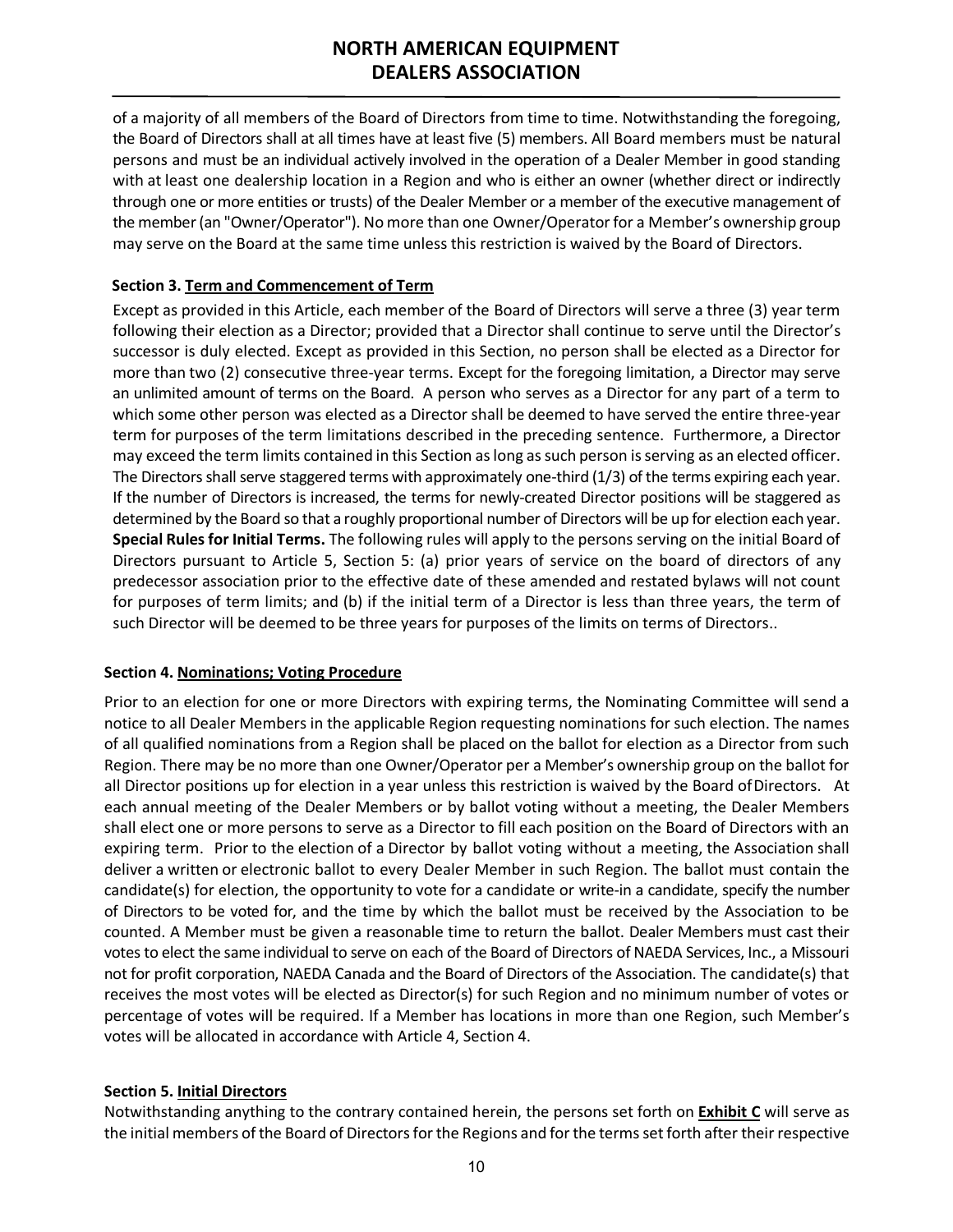names. If a Board officer position is noted after the name of a Board member set forth on **Exhibit C**, that person will fulfill that role for the term provided in Article 6 below.

#### **Section 6. Removal; Death, Resignation, Disqualification, or Cessation of Business**

Any Director, or the entire Board of Directors, may be removed without cause by the Dealer Members. Any vote to remove a Director shall only be at a meeting called for the purpose of removing the Director or Directors and the meeting notice must state that the purpose, or one of the purposes, of the meeting is the removal of the Director or Directors. Any Director elected by the Board of Directors may be removed without cause by a vote of two-thirds of the Directors then in office. In the event of the death, resignation, removal, disqualification, refusal, or failure to serve of any person elected to serve as a member of the Board of Directors, the Board shall appoint a successor to serve the unexpired term; provided, that, any successor elected to fill such a vacancy must meet the qualifications needed to serve in such position as specified in these bylaws. If the number of remaining Directors is less than a quorum, approval by a majority of the remaining will be sufficient to appoint a qualified successor(s)*.* In addition to any other rights to remove a Director provided by law or the Articles of Incorporation or Bylaws of this Association, if any Director is absent from three consecutive regular meetings of the Board of Directors, such Director shall be automatically removed as a Director, unless reinstated by a majority vote of the entire Board of Directors.

#### **Section 7. Meetings and Special Meetings of the Board**

Regular meetings of the Board of Directors may be held without notice at such times and places either within or without the State as shall from time to time be fixed by resolution adopted by the full Board of Directors. Any business may be transacted at a regular meeting. Special meetings of the Board of Directors may be called by the Chair or by a majority of the members of the Board of Directors with three (3) days' notice to each member of the Board of Directors. All notices of special meetings shall state the date, time, place, and purposes for the meeting. The business of a special meeting shall be confined to the matter or matters specified in the notice or as approved by the Board of Directors at the time of the meeting. Members of the Board of Directors may participate in a meeting of the Board by means of conference telephone, video conferencing, or similar communication equipment whereby all persons participating in the meeting can hear each other. Participating in a meeting in this manner shall constitute presence in person at the meeting.

If notice is delivered via certified or first class mail, such notice shall be deemed to be given when mailed. In addition to any other methods of notice that may be permitted by law, notice of meetings of the Board of Directors may be made via electronic mail to the electronic mail address for a Director on the records of the Association. Notice sent by electronic mail shall be deemed to be given on the date such notice is sent unless the sender is notified that such notice is undeliverable within six (6) hours of the time it is sent. Any and all Directors may waive the notice requirement by signing a written waiver of such notice requirement, which statement may be attached to any Board of Directors resolution.

#### **Section 7. Quorum**

A majority of the Board of Directors shall constitute a quorum for the transaction of business. The act of the majority of the Directors present at a meeting at which a quorum is present shall be the act of the Board of Directors, except as may otherwise be specifically provided by these bylaws. Each Director shall have one vote except that the Chair (or any officer serving as the chair of the meeting in the absence of the Chair) shall have a second vote in case of a tie.

#### **Section 8. Action without Meeting by Written or Electronic Consent**

Any action that is required to be or may be taken at a meeting of the Board of Directors may be taken without a meeting if written or electronic consents, setting forth the action so taken, are signed by all of the Directors. Such consents shall have the same force and effect as a unanimous vote at a meeting duly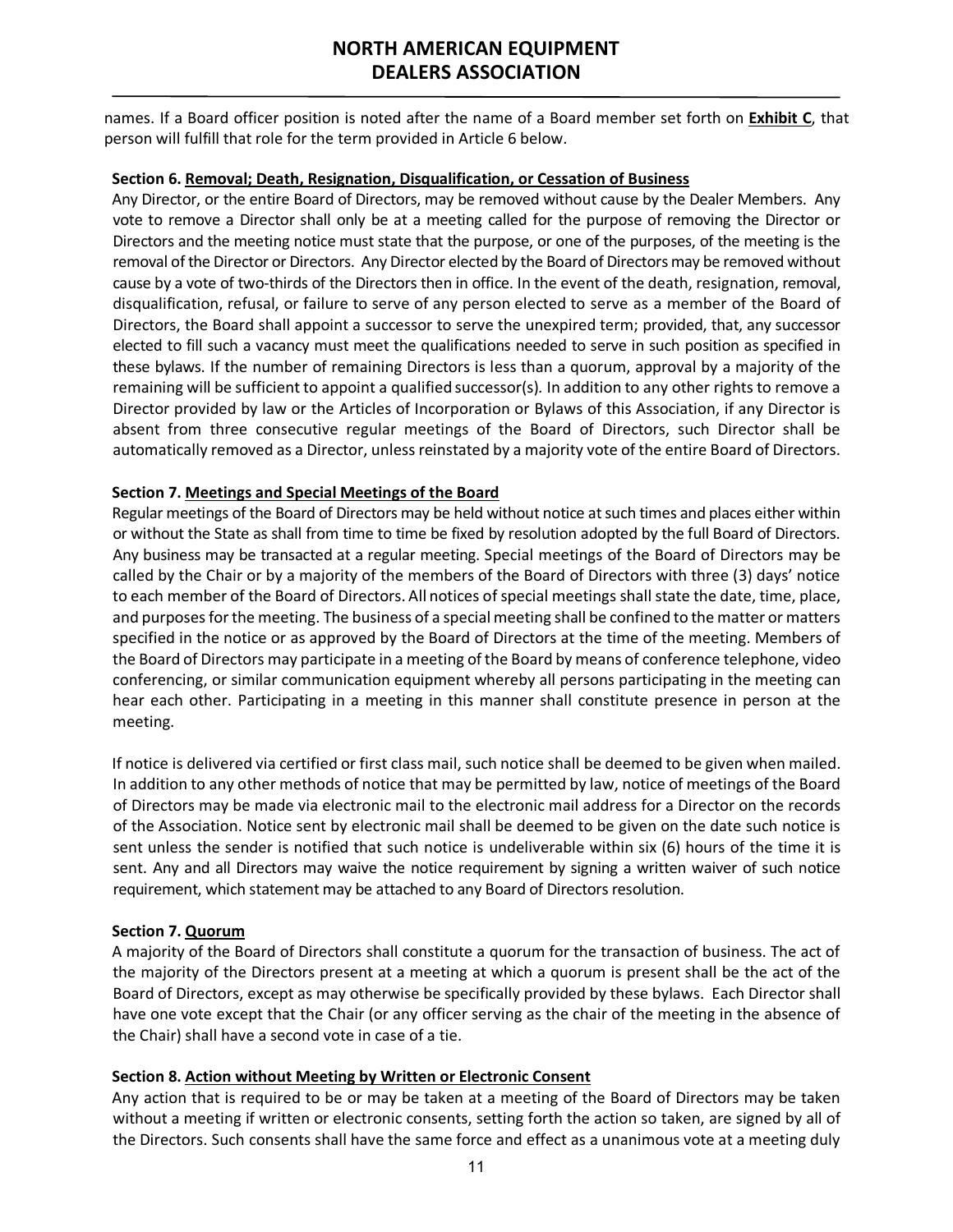held.

#### **Section 9. Board Compensation**

Members of the Board of Directors shall not receive any compensation or salary for their services; provided, however, that nothing in this Section shall preclude the Board from compensating or reimbursing a member of the Board for serving the Association in another capacity. The Associationshall provide for reimbursement of traveling and other expenses for members of the Board of Directors incurred in the attendance at Board meetings.

#### **Section 10. Conflict of Interest Transactions**

A conflict of interest transaction is a transaction in which a member of the Board of Directors has a material interest. A conflict of interest transaction is not voidable if the transaction is not unfair to the Association at the time it is entered into or is approved.

A transaction in which a Director has a conflict of interest may be approved if:

- i. The material facts of the transaction and the Director's interest were disclosed or known to the Board of Directors or a committee of the Board and the Board or committee of the Board authorized, approved or ratified the transaction; or
- ii. The material facts of the transaction and the Director's interest were disclosed to, or known by, the Members and the Members authorized, approved or ratified the transaction.

A conflict of interest transaction is approved if it receives a majority vote of the Board of Directors, or on the committee, who have no direct or indirect material interest in the transaction, but a transaction may not be approved by a single Director. If a majority of the Directors on the Board who have no direct or indirect material interest in the transaction vote to approve the transaction, a quorum is deemed present for the purpose of the vote and action taken under this paragraph. The presence of, or a vote cast by, a Director with a material interest in the transaction does not affect the validity of any vote or action taken under this paragraph if the transaction is otherwise approved as provided in this paragraph.

A conflict of interest transaction is authorized, approved or ratified by the members if it receives a majority of the votes entitled to be counted under this section. Votes cast by a Dealer Member for which a Director is an Owner/Operator and has a material interest in the transaction may not be counted in a vote of members to determine whether to authorize, approve or ratify a conflict of interest transaction but will be counted in determining whether the transaction is approved under any other section of these Bylaws. A majority of the voting power, whether or not present, that is entitled to be counted in a vote on the transaction under this section constitutes a quorum for the purpose of taking action under this section.

If the transaction is approved under the above provisions, the minutes of the meeting shall reflect the names of the persons who disclosed material interests; the nature of the material interests and whether the Board determined there was a conflict; the names of the persons present for discussion and votes relating to the transactions; the content of the discussions, including any alternatives to the proposed transaction; and a roll call of the vote.

#### **ARTICLE 6. OFFICERS AND MANAGEMENT**

#### <span id="page-11-0"></span>**Section 1. Board Officers**

The Board officers of the Association shall be the Chair, Vice-Chair, Immediate Past Chair, Secretary, and Treasurer. The officersshall be elected annually by the Board of Directors at its fall Board meeting. Unless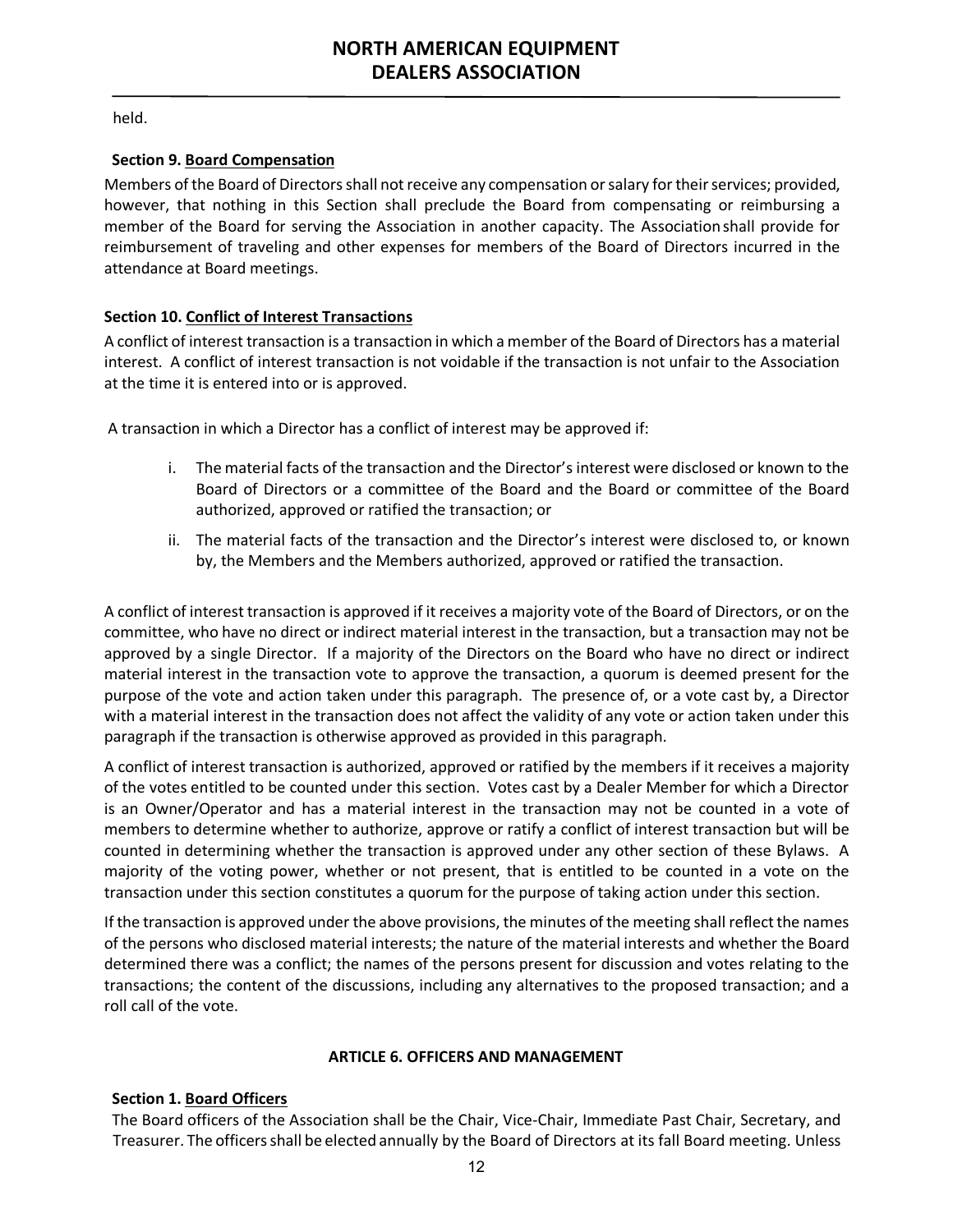otherwise specified in these bylaws, each elected officer shall take office the first day of October following the date they are elected to the officer position and shall serve until a qualified successor is duly elected. Vacancies in any office shall be filled for the balance of the term subject to Section 8 of this article.

#### **Section 2. Chair**

The Chair must be a member of the Board of Directors and shall chair all meetings of the Association. The Chair will be elected by the Board of Directors and shall serve a one-year term or until a qualified successor is duly elected. The Chair is an ex officio member of all councils, taskforces, and committees.

#### **Section 3. Vice-Chair**

The Vice-Chair must be a member of the Board of Directors and shall chair all meetings of the Association where the Chair is absent or unable to act. The Vice-Chair will be elected by the Board of Directors and shall serve a one-year term, or until a qualified successor is duly elected.

#### **Section 4. Immediate Past Chair**

After the Chair's term is completed, he or she will serve a one-year term as Immediate Past Chair. The Immediate Past Chair must be a member of the Board of Directors and shall chair all meetings of the Association in the absence or inability to act of the Chair and Vice-Chair.

#### **Section 5. Secretary**

The Board of Directors shall elect a Secretary to serve a one-year term. The Secretary shall give, or cause to be given, notice as required of all meetings of the Association and the Board of Directors, and shall supervise the keeping of the books and records of the Association, keep a record of the proceedings of the meetings of the Association and the Board of Directors and such other reports as determined by the Board of Directors.

#### **Section 6. Treasurer**

The Board of Directors shall elect a Treasurer to serve a one-year term. The Treasurer shall supervise the keeping of the financial records of the Association, the receipt, deposit, and disbursement of the monies of the Association under the direction of the President/CEO or his/her designee, and such other duties normally associated with the office. If the Board of Directors authorizes an Audit and Finance Committee, the Treasurer shall also serve as the chair of such committee.

#### **Section 7. Vacancies**

In the event of a vacancy in the office of any elected officer, a special election will be held by the Board of Directors at their earliest convenience and the newly-elected officer shall serve the balance of the term of the vacated officer.

#### **Section 8. Removal**

Any officer elected or appointed by the Board of Directors may be removed with or without cause by an affirmative vote of a majority of the Board of Directors at any annual, regular, or special meeting of the Board of Directors.

#### **Section 9. Management**

The management and administration of the Association shall be performed by a salaried individual, employed or appointed by, and directly responsible to the Board of Directors and shall have the title of Chief Executive Officer (CEO) or such other title as the Board shall from time to time designate. The CEO shall employ and may terminate the employment of members of the staff necessary to carry on the work of the Association. The CEO shall manage and direct all functions and activities of the Association and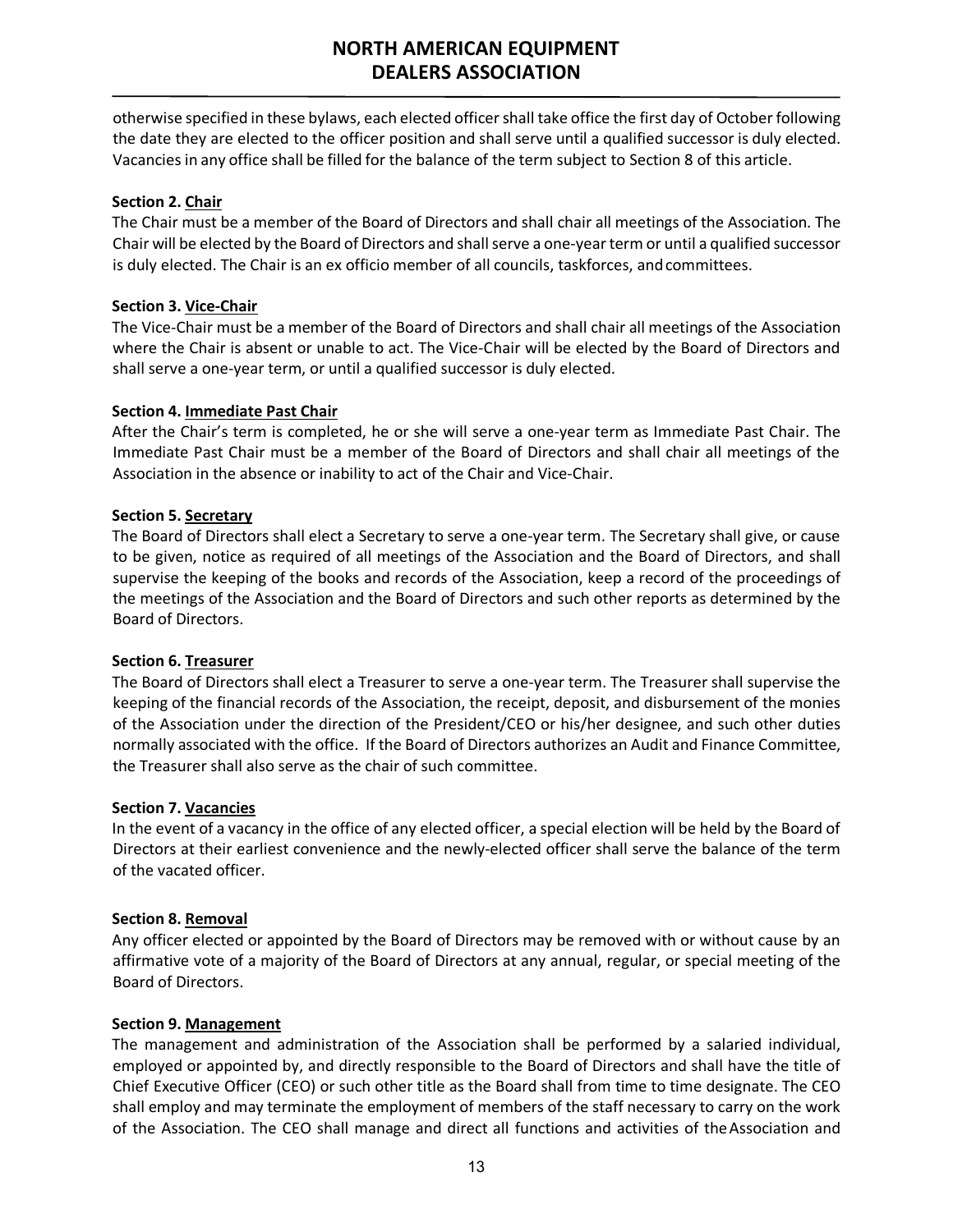<span id="page-13-0"></span>perform such other duties as may be authorized and/or specified by the Board.

#### **ARTICLE 7. COUNCILS, TASKFORCES, AND COMMITTEES**

The Board of Directors may create such standing or special committees, councils or taskforces of two or more Directors as it deems desirable and may delegate to it such Board powers, duties, duration and responsibilities, not inconsistent with law or these Bylaws, as may be stated in the resolution creating the committee. The creation of a committee and appointment of members to it must be approved by the Board of Directors. All provisions of these Bylaws relating to meetings, actions without meetings, notice, waiver of notice, and quorum and voting requirements shall apply to such committees and committee members. All such councils, taskforces, and/or committees established under this provision are responsible to, and serve at the pleasure of the Board of Directors and have only the power and authority granted to them by the Board of Directors.

#### **ARTICLE 8. BONDS AND INSURANCE**

<span id="page-13-1"></span>The Board of Directors may require officers and employees to be bonded or insured, with one or more sureties at the Association's expense, in a sum satisfactory to the Board, for the faithful performance of their respective office and duties, and for the restoration to the Association, in case of death, resignation, retirement, or removal from office, of all books, papers, vouchers, money, and other Association property of any kind in their possession or under their control.

#### **ARTICLE 9. NOMINATING COMMITTEE**

<span id="page-13-2"></span>At the fall meeting of the Board of Directors, the Board of Directors shall appoint a Nominating Committee consisting of three (3) members. The Immediate Past Chair shall serve as the chair of the Nominating Committee and the other two members must be Owner/Operators but are not required to be Directors. This committee shall be charged with:

- i. Communicating board volunteer opportunities to Dealer Members and articulating the skills and experience needed for specific board roles,
- ii. Developing a comprehensive and strategic slate of candidates that meet the current and future needs of the Association, and
- iii. Implementing board succession planning to ensure the continued strength and continuity of the Association's Board of Directors.

#### **ARTICLE 10. LIABILITY OF OFFICERS AND DIRECTORS**

<span id="page-13-3"></span>No person shall be liable to the Association for any loss, damage, liability, or expense suffered by the Association due to any action or omission by them while serving as a Director or officer of the Association so long asthey exercise the same degree of care and skill as a prudent person would have exercised under the circumstances; or in the conduct of their own affairs; or if he or she took, or omitted to take, such action in reliance upon the advice of counsel of the Association or for such other corporation, or upon statements made or information furnished by Directors, officers, employees, or agents of the Association or of such other corporation that he or she had no reasonable grounds to disbelieve.

#### **ARTICLE 11. INDEMNIFICATION**

<span id="page-13-4"></span>The Association shall indemnify any person who was or is a party or is threatened to be made a party to any threatened, pending or completed action, suit, or proceeding, whether civil, administrative or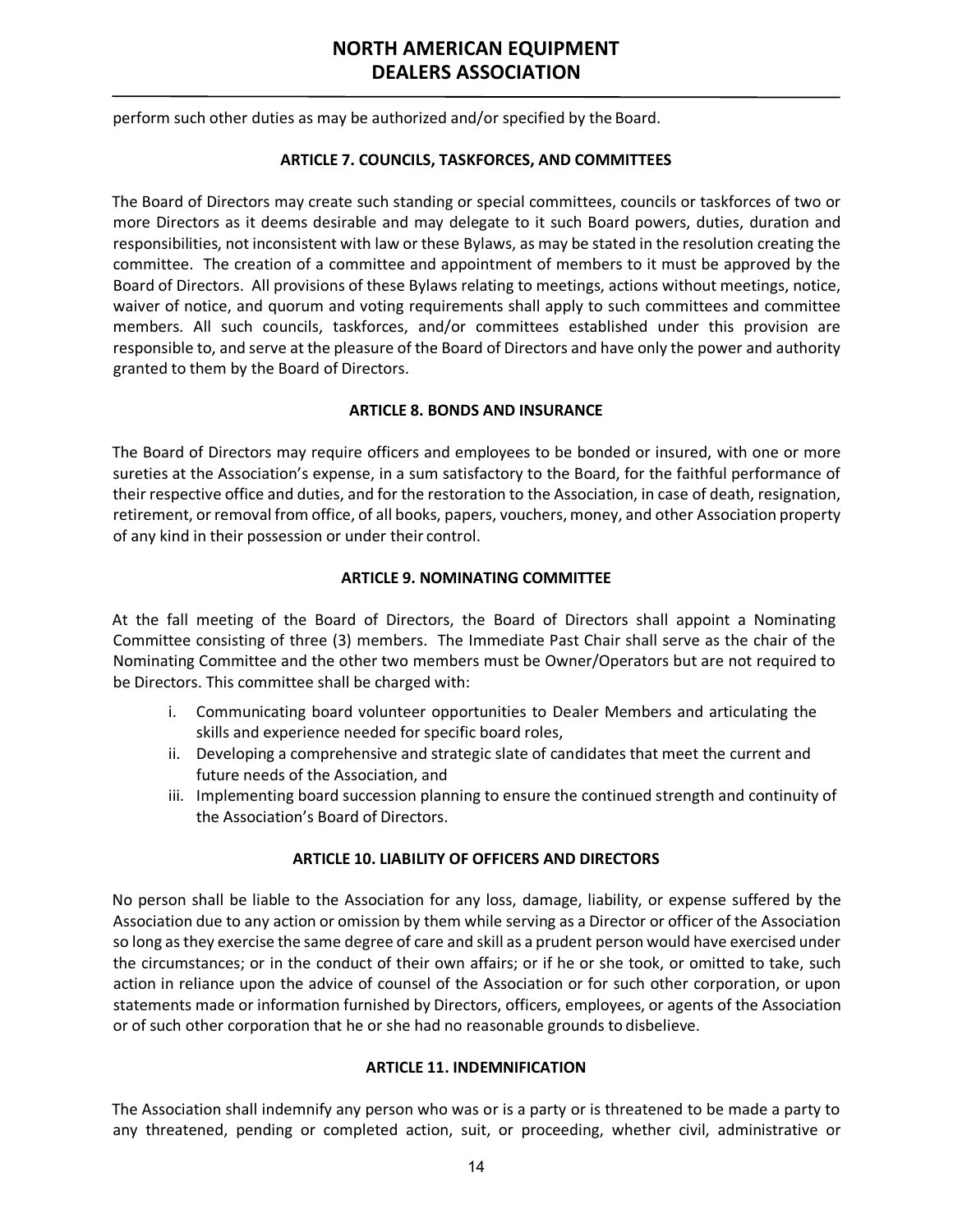investigative, other than an action by or in the right of the Association, by reason of the fact that the person is or was a Director or officer of the Association, or is or was serving at the request of the Association as a Director or officer of another association, corporation, partnership, joint venture, trust or other enterprise, against expenses, including attorneys' fees, judgments, and amounts paid in settlement actually and reasonably incurred by the person in connection with such action, suit, or proceeding if the person acted in good faith and in a manner the person reasonably believed to be in or not opposed to the best interests of the Association. The termination of any action, suit, or proceeding by judgment, order or settlement shall not, of itself, create a presumption that the person did not act in good faith and in a manner which the person reasonably believed to be in or not opposed to the best interests of the Association.

The Association shall indemnify any person who was or is a party or is threatened to be made a party to any threatened, pending or completed action or suit by or in the right of the Association to procure a judgment in its favor by reason of the fact that the person is or was a Director or officer of the Association, or is or was serving at the request of the Association as a Director or officer of another association, corporation, partnership, joint venture, trust or other enterprise against expenses, including attorneys' fees and amounts paid in settlement, actually and reasonably incurred by the person in connection with the defense or settlement of the action or suit if the person acted in good faith and in a manner the person reasonably believed to be in or not opposed to the best interests of the Association; except that no indemnification shall be made in respect of any claim, issue, or matter as to which such person shall have been adjudged to be liable for negligence or misconduct in the performance of the person's duty to the Association unless and only to the extent that the court in which the action or suit was brought determines upon application that, despite the adjudication of liability and in view of all the circumstances of the case, the person is fairly and reasonably entitled to indemnity for such expenses which the court shall deem proper.

To the extent that a Director, officer, employee or agent of the Association has been successful on the merits or otherwise in defense of any action, suit, or proceeding referred to in this Article 11, or in defense of any claim, issue or matter therein, that person shall be indemnified against expenses, including attorneys' fees, actually and reasonably incurred by that person in connection with the action, suit, or proceeding.

Any indemnification under this Article 11, unless ordered by a court, shall be made by the Association only as authorized in the specific case upon a determination that indemnification of the Director or officer is proper in the circumstances because the Director or officer has met the applicable standard of conduct set forth in this section. The determination shall be made by the Board of Directors by a majority vote of a quorum consisting of Directors who were not parties to the action, suit, or proceeding, or if such a quorum is not obtainable, or even if obtainable a quorum of disinterested Directors so directs, by independent legal counsel in a written opinion, or by the members.

Expenses incurred in defending an action, suit or proceeding may be paid by the Association in advance of the final disposition of the action, suit, or proceeding as authorized by the Board of Directors in the specific case upon receipt of an undertaking by or on behalf of the Director or officer to repay such amount unless it shall ultimately be determined that he is entitled to be indemnified by the Association as authorized in this section.

The indemnification provided by this section shall not be deemed exclusive of any other rights to which those seeking indemnification may be entitled under any provision of law, the articles of incorporation or bylaws or any agreement, vote of members or disinterested Directors or otherwise, both as to action in an official capacity and as to action in another capacity while holding such office, and shall continue as to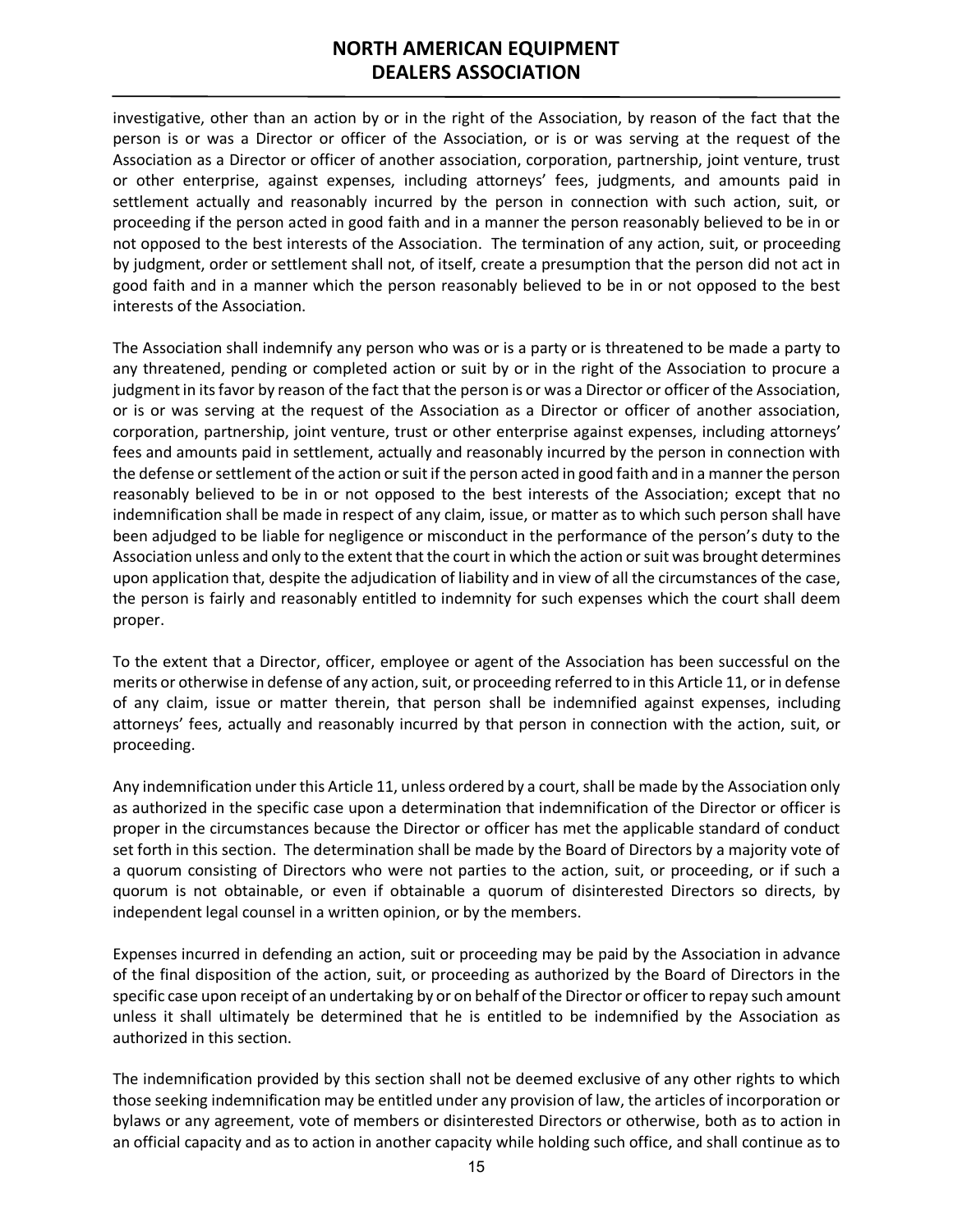a person who has ceased to be a Director, officer, employee or agent and shall inure to the benefit of the heirs, executors and administrators of such a person.

The Association shall have the power to give any further indemnity, in addition to the indemnity authorized or contemplated under other subsections of this section to any person who is or was a Director or officer, or to any person who is or was serving at the request of the Association as a Director or officer of another association, corporation, partnership, joint venture, trust, or other enterprise, provided such further indemnity is either (i) authorized, directed, or provided for in the articles of incorporation or any duly adopted amendment thereof or (ii) is authorized, directed, or provided for in any bylaw or agreement of the Association which has been duly adopted by a vote of the members of the Association, and provided further that no such indemnity shall indemnify any person from or on account of such person's conduct which was finally adjudged to have been knowingly fraudulent, deliberately dishonest or willful misconduct. Nothing in this subsection shall be deemed to limit the power of the Association to enact bylaws or to enter into agreements without member adoption of the same.

The Association may purchase and maintain insurance on behalf of any person who is or was a Director or officer of the Association, or is or was serving at the request of the Association as a Director or officer of another association, corporation, partnership, joint venture, trust or other enterprise against any liability asserted against that person and incurred by that person in any such capacity, or arising out of that person's status as such, whether or not the Association would have the power to indemnify that person against such liability under the provisions of this section.

For the purposes of this section, references to "the Association" include all constituent corporations or associations absorbed in a consolidation or merger as well as the resulting or surviving association so that any person who is or was a Director or officer of such a constituent association or is or was serving at the request of such constituent association as a Director or officer of another association, corporation, partnership, joint venture, trust or other enterprise shall stand in the same position under the provisions of this section with respect to the resulting or surviving association as that person would if that person had served the resulting or surviving association in the same capacity.

For purposes of this section, the term "other enterprise" shall include employee benefit plans; the term "fines" shall include any excise taxes assessed on a person with respect to an employee benefit plan; and the term "serving at the request of the Association" shall include any service as Director or officer of the Association which imposes duties on, or involves services by, such Director or officer with respect to an employee benefit plan, its participants, or beneficiaries; and a person who acted in good faith and in a manner he reasonably believed to be in the interest of the participants and beneficiaries of an employee benefit plan shall be deemed to have acted in a manner "not opposed to the best interests of the Association" as referred to in this section .

#### **ARTICLE 12. AMENDMENTS**

<span id="page-15-0"></span>These bylaws may be amended for time to time at any meeting of the members at which a quorum is present upon approval by a majority of all voting power of the Members present at the meeting.

Amendments to the Articles of Incorporation may be made at any regular meeting or special meeting (called for that purpose) of the Association members, by the approval of at least two-thirds of the voting power present and voting or a majority of the voting power, whichever is less.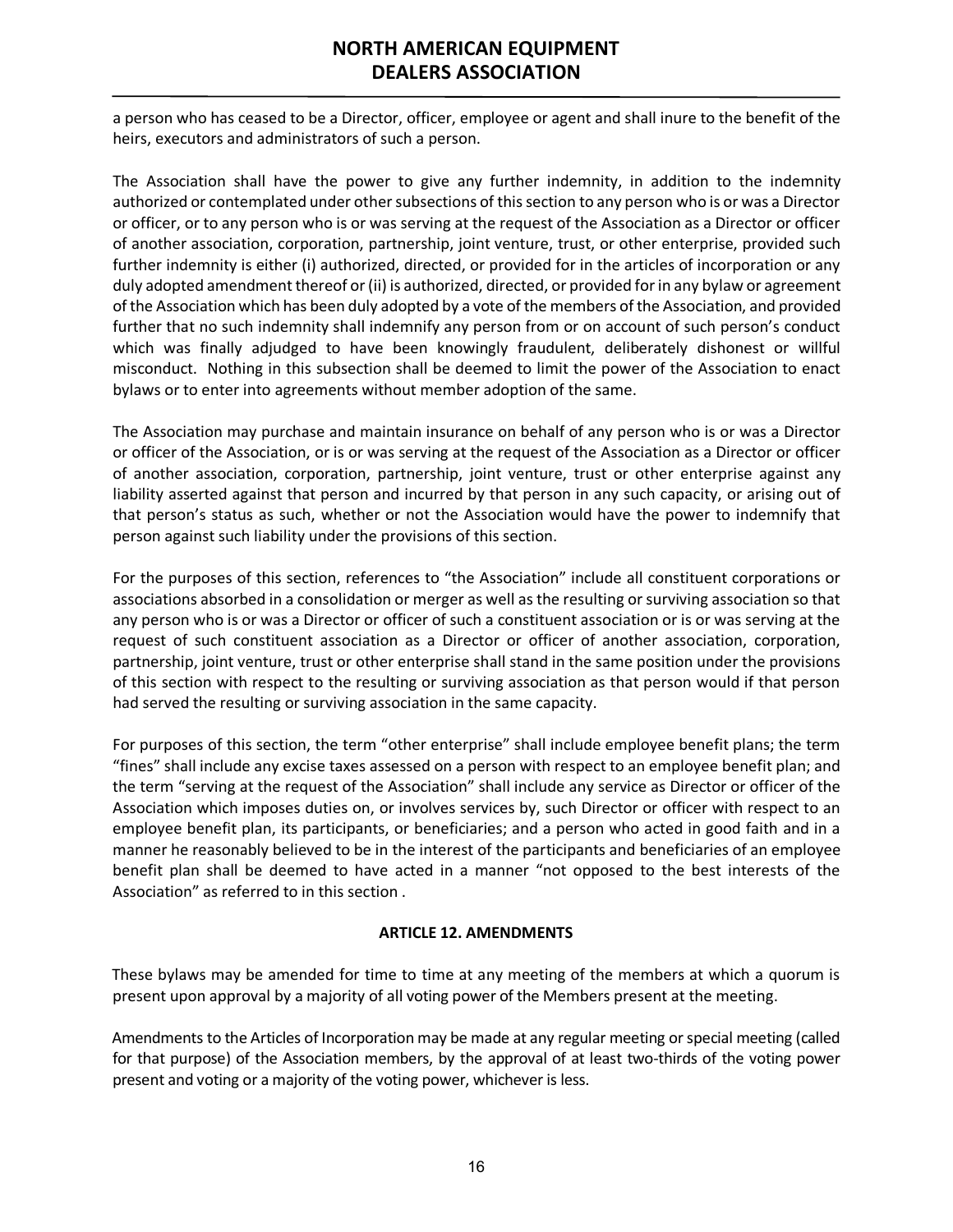#### **ARTICLE 13. ANTI-TRUST COMPLIANCE**

<span id="page-16-0"></span>This Association is committed to compliance with any and all applicable antitrust and competition laws, including, the Sherman Act, the Federal Trade Commission Act, and the Clayton Act. This Association hereby adopts the attached Policy Statement and Guidelines as a part of its commitment to antitrust and competition law compliance. The Board of Directors shall annually review the Policy Statement and Guidelines to check for commitment to and compliance with this document.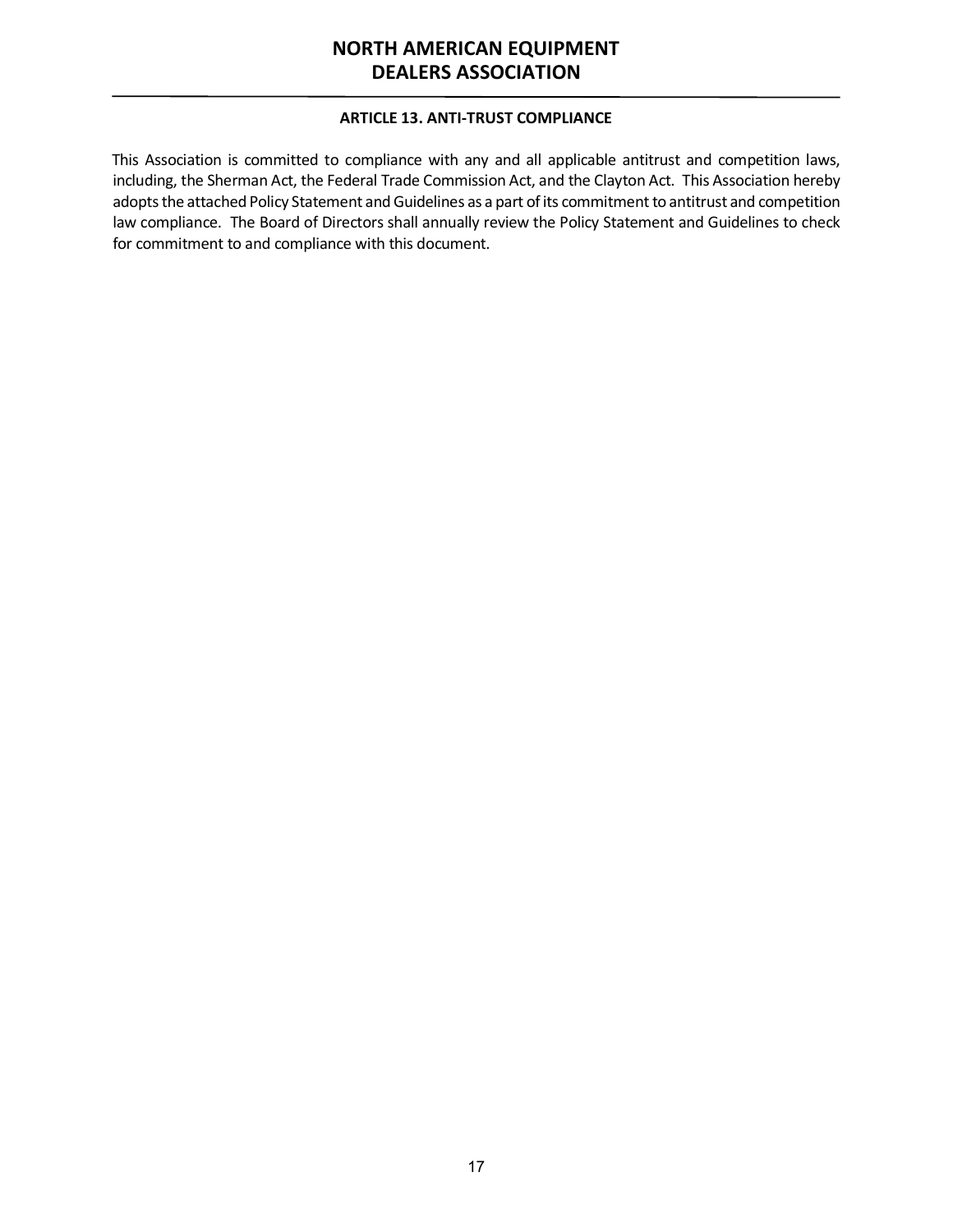#### **NORTH AMERICAN EQUIPMENT DEALERS ASSOCIATION'S**

#### **POLICY STATEMENT AND GUIDELINES REGARDING ANTITRUST & COMPETITION**

The purpose of the North American Equipment Dealers Association ("**NAEDA**") is to encourage the continued development and growth of the retail farm, industrial, construction, forestry, outdoor power, lawn and garden, and turf equipment dealer industries. NAEDA seeks to promote growth by providing business seminars, services and information that give all members an opportunity to operate their businesses in a more efficient manner. Increased efficiency makes members better competitors, with the result being greater consumer satisfaction. It shall be the policy of NAEDA to continue its efforts in advancing competition and to conduct all of its business and activities in accordance with applicable antitrust or competition laws. Further, it shall be the policy of NAEDA to avoid any activity or agreements that could in any way be construed as restricting competition among members. In an effort to uphold this policy and the antitrust laws, the Board of Directors approves the following antitrust guidelines for observance by NAEDA, its Board, staff and members.

#### **I. BOARD MEETINGS**

- 1. All Board members shall receive a notice and written agenda before each meeting of the Board. The agenda shall specifically enumerate each item to be discussed.
- 2. All Board meetings shall be conducted in accordance with the written agenda.
- 3. Minutes shall be taken at each meeting that accurately report the actions and discussions of the Board.
- 4. At no time shall NAEDA or its Board issue a suggested price list to members that would be in violation of any antitrust or competition laws.
- 5. Neither NAEDA nor its Board shall make recommendations to members regarding the selection of customers or suppliers that would be in violation of any antitrust or competition laws.
- 6. At no time shall NAEDA or its Board issue information regarding future price trends that would be in violation of any antitrust or competition laws.

#### **II. MEMBER MEETINGS**

- 1. Materials provided to members before general membership meetings shall include a written agenda that specifically enumerates each item to be discussed. Meeting participants shall adhere to the agenda.
- 2. Materials provided to members before general membership meetings should include a copy of NAEDA's Policy Statement and Guidelines Regarding Antitrust and Competition.
- 3. Minutes shall be taken at each meeting that accurately report the actions and discussions of the members.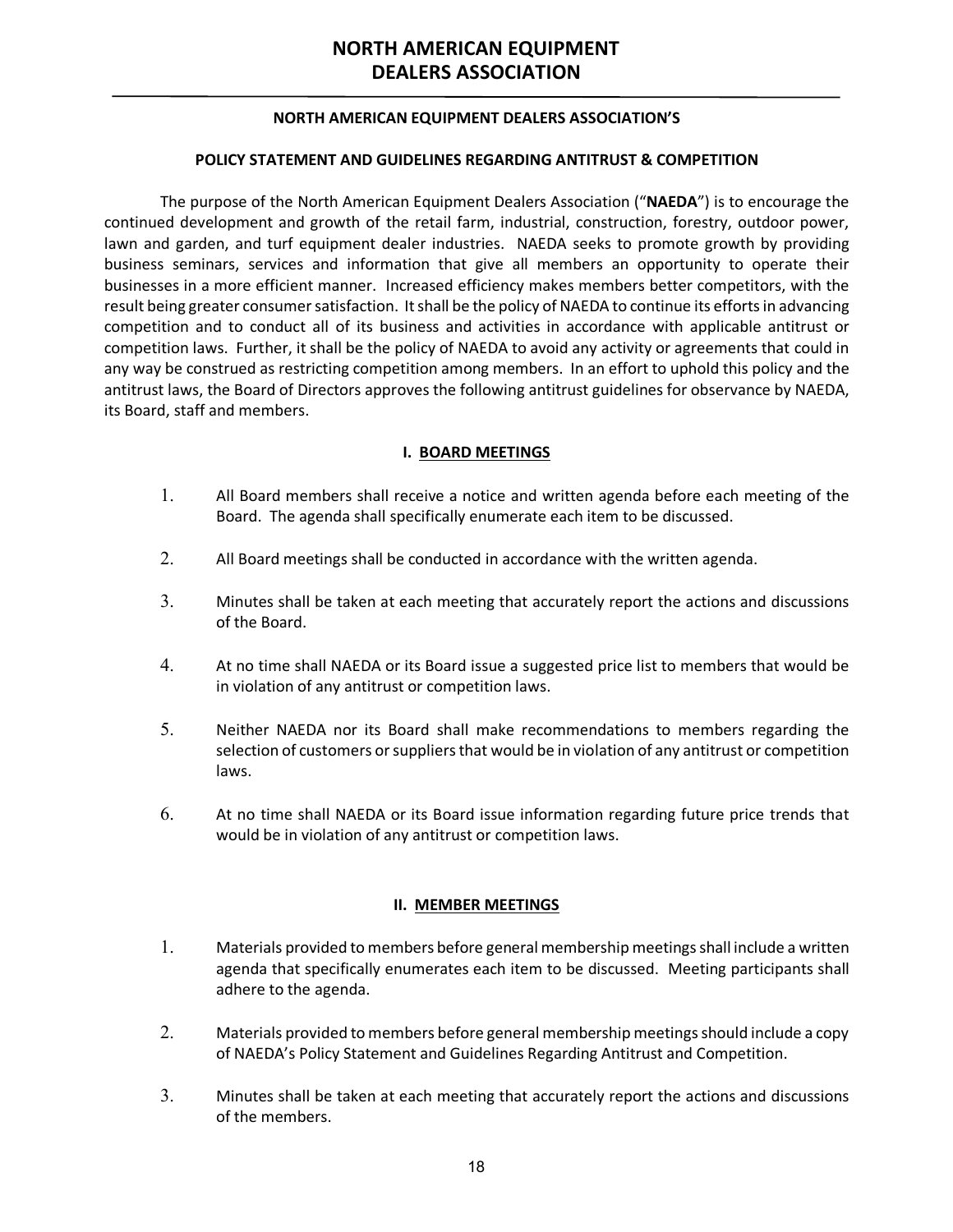- 4. At least one NAEDA staff member shall attend all meetings between members where NAEDA activities are being discussed to ensure continued compliance with these antitrust and competition guidelines.
- 5. The subject of price shall not be a topic at any NAEDA general membership meeting when the purpose of discussion could be construed as an attempt by members to agree on the price at which they will sell their products. This rule shall apply regardless of whether said meeting is formal or informal.
- 6. All NAEDA members shall refrain from discussing their pricing practices or future pricing intentions with any other member, whether formally or informally at any function sponsored by NAEDA that would be in violation of antitrust or competition laws.
- 7. All NAEDA members shall refrain from discussing the division of customers or territory with any other member, whether formally or informally at any function sponsored by NAEDA if the purpose of such discussion is to agree on an allocation of customers or territories in an effort to limit competition between members that would be in violation of the antitrust laws.
- 8. No member, at any time, shall enter into any agreement with other members, whether formal or informal, to fix the price at which they will sell their products. All members shall price their inventory according to their own independent business judgment so as to comply with the antitrust laws.

#### **III. STATISTICAL INFORMATION**

- 1. Whenever NAEDA requests information from its members for the purpose of providing helpful statistics concerning the industry, the participation by each member shall be voluntary.
- 2. Nonmembers may also voluntarily supply NAEDA with information that would be helpful in compiling statistics regarding the industry.
- 3. NAEDA shall make statistical information available to nonmembers as well as members. At its discretion, NAEDA may charge nonmembers a fee that reflects the proportionate costs of gathering such information.
- 4. Specific statistical information shall be provided as an aid to individual members in operating their businesses more efficiently. Such information, however, shall not be a topic of discussion at general membership meetings if said discussion is for the purpose of fixing the prices at which members will sell their products.
- 5. All statistical information provided by NAEDA to its members shall reflect the mean and median of the aggregate information received. NAEDA shall not disclose the names of dealers, customers, or the specific terms of any past sales information if the disclosure of such would be in violation of the antitrust and competition laws.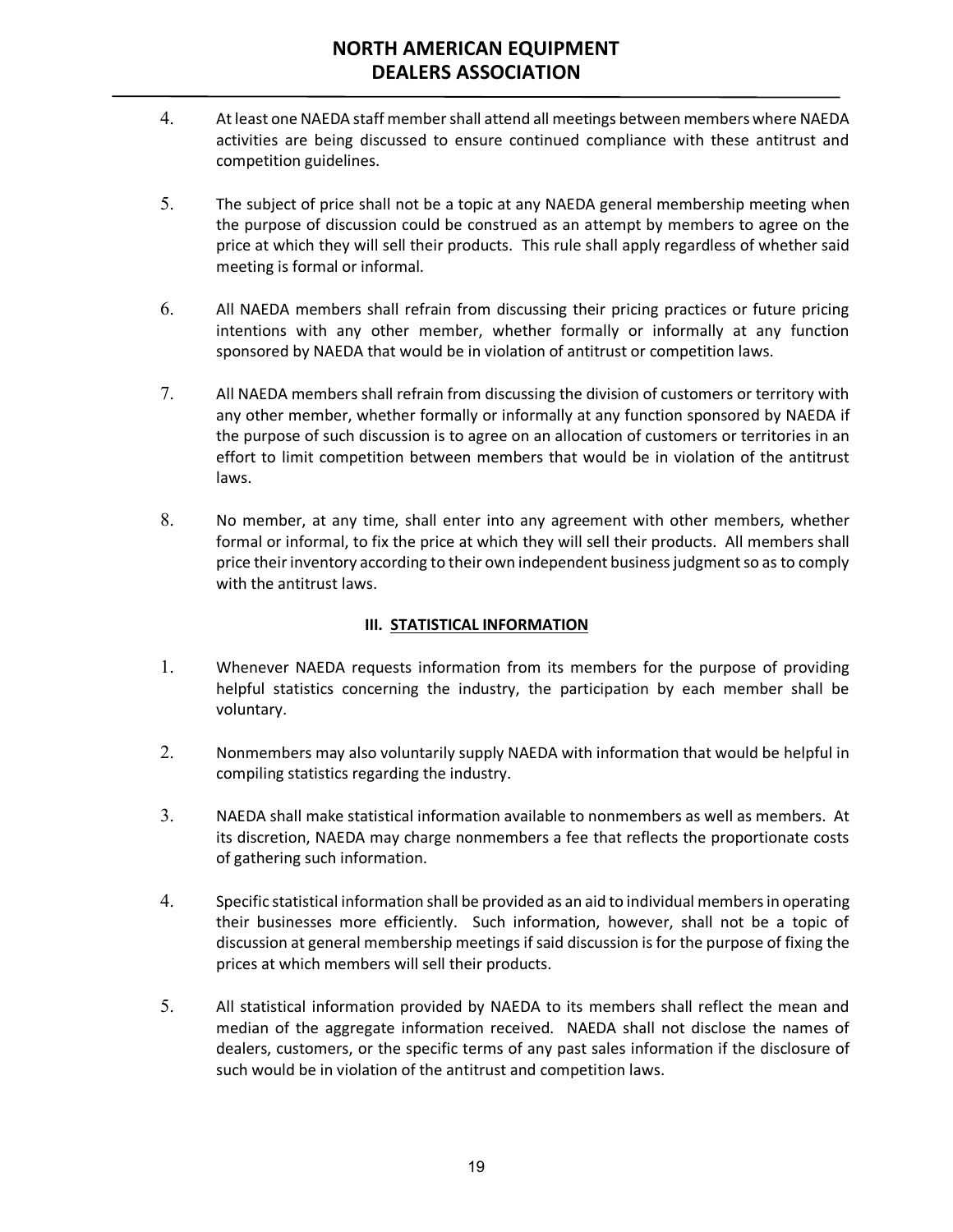### **EXHIBIT A**

(Dealer Members with Two Votes; ; Board of Directors Criteria)



Dealer Members located in those states that are within the Regions designated "Western", "United", and "Midwest Southeastern" above shall be entitled to two votes per retail sales and/or service location. With respect to the portion of the Midwest Southeastern Region located within the State of Mississippi, the dividing line in the State between the Midwest Southeastern Region and Deep Southern Region is U.S. Highway 82, which runs across the entire state from east to west.

Dealer Members located in the provinces of Manitoba, Saskatchewan, Alberta and British Columbia shall be entitled to two votes per retail sales and/or service location.

The Board of Directors shall be composed of one (1) Region Director from each Region (each a "Region Director"); provided that each of the Canada, Western, United, and Midwest-Southeastern Regions shall be entitled to two (2) Region Directors.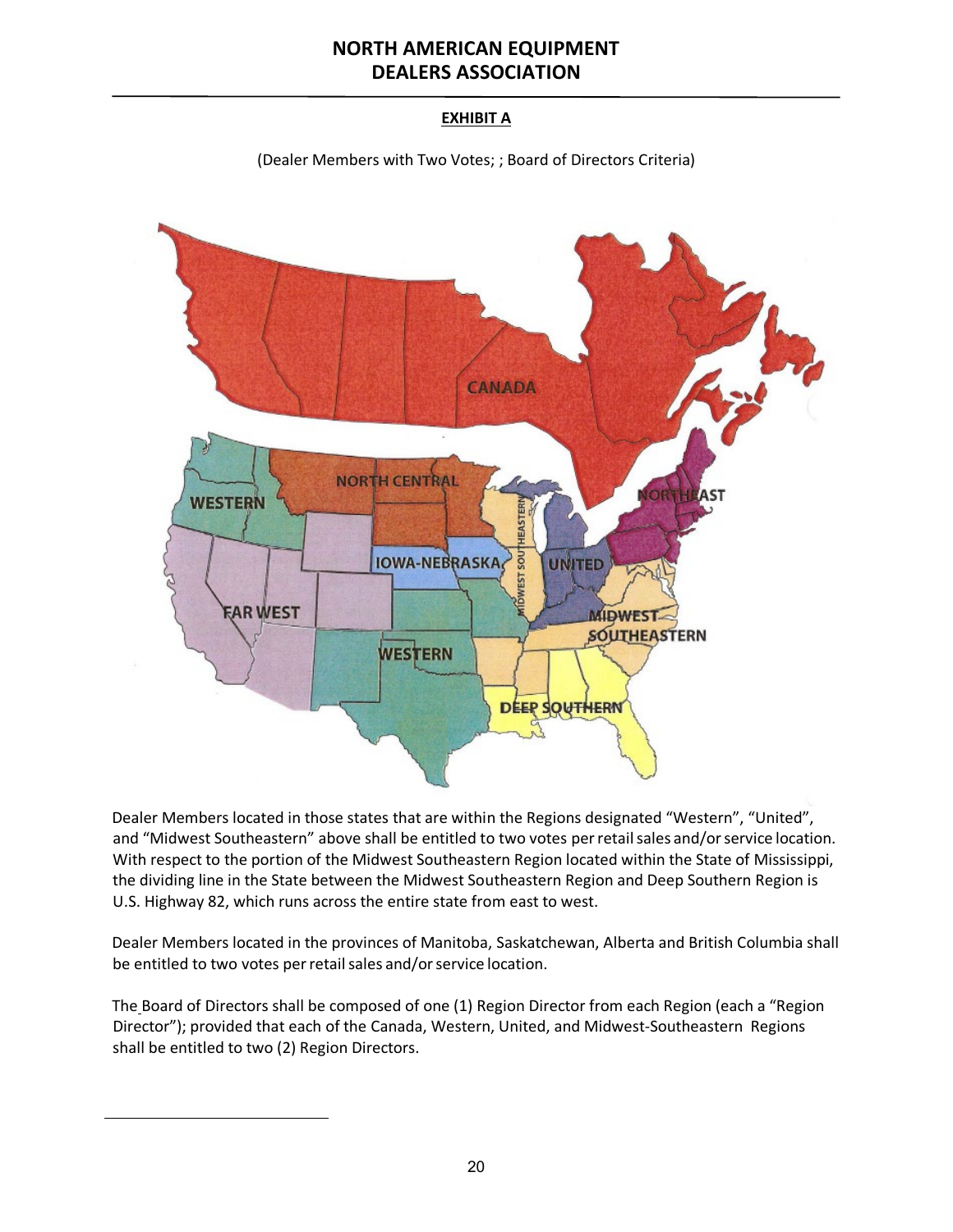#### **EXHIBIT B**

(Regions)